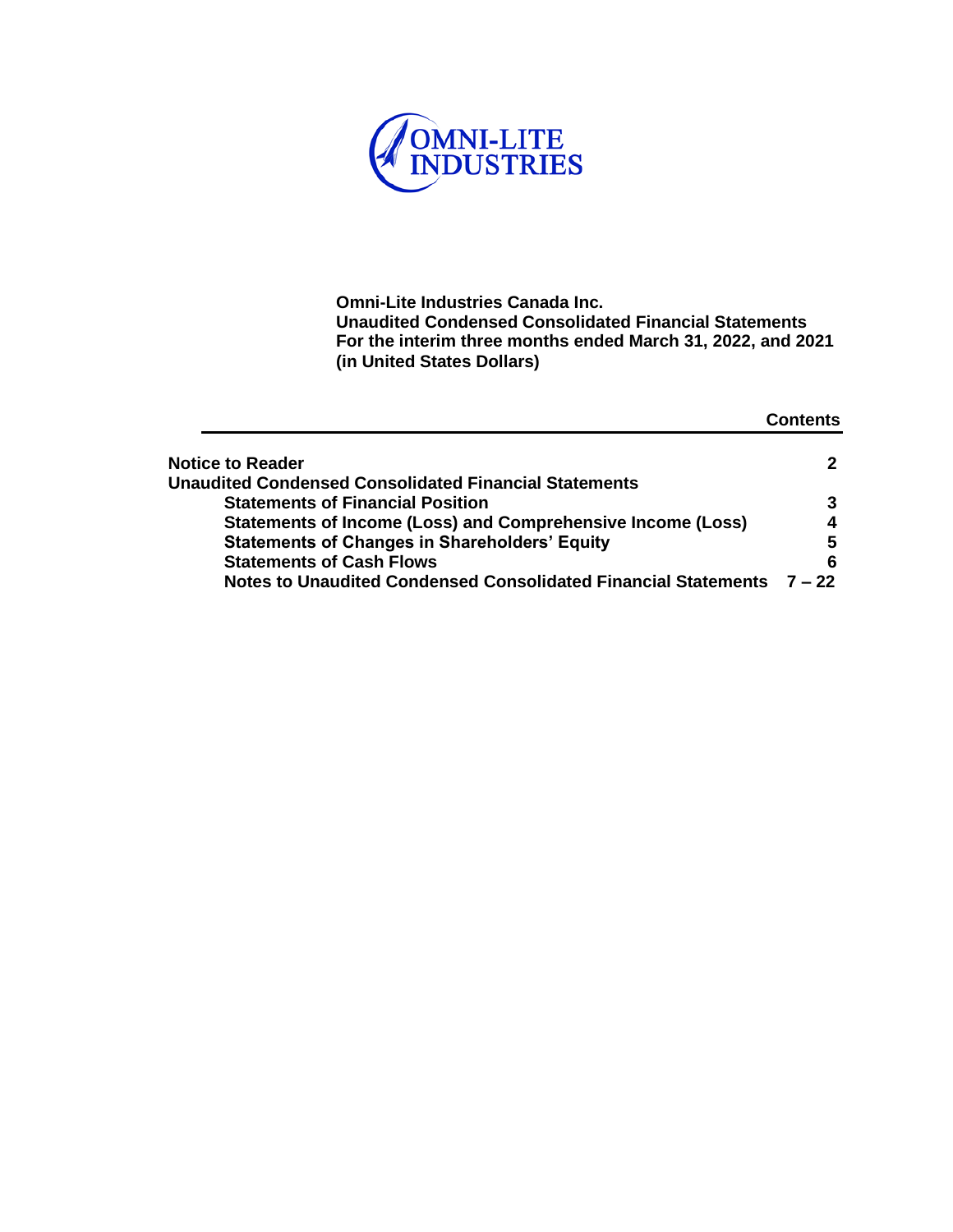# **UNAUDITED CONDENSED CONSOLIDATED FINANCIAL STATEMENTS**

In accordance with National Instrument 51-102 released by the Canada Securities Administrators, the Company discloses that its auditors have not reviewed the unaudited condensed consolidated financial statements for the three months ended March 31, 2022, and 2021.

# **NOTICE TO THE READER OF THE UNAUDITED CONDENSED CONSOLIDATED FINANCIAL STATEMENTS**

The unaudited condensed consolidated financial statements of Omni-Lite Industries Canada Inc. including the consolidated statements of financial position as at March 31, 2022 and 2021 and the consolidated statements of income (loss) and comprehensive income (loss), changes in shareholders' equity, and cash flows for the three months ended March 31, 2022 and 2021 are the responsibility of the Company's management.

These unaudited condensed consolidated financial statements have not been reviewed on behalf of the shareholders by the independent external auditors of the Company, MNP LLP.

The unaudited condensed consolidated financial statements have been prepared by management and include the selection of appropriate accounting principles, judgments and estimates necessary to prepare these unaudited condensed consolidated financial statements in accordance with IAS 34, Interim Financial Reporting as issued by the International Accounting Standards Board ("IASB").

*"David Robbins" signed "Roger Dent" signed*

David Robbins **Roger Dent** Director and Chief Executive Officer **Director** Cerritos, California, USA Cerritos, California, USA May 25, 2022 May 25, 2022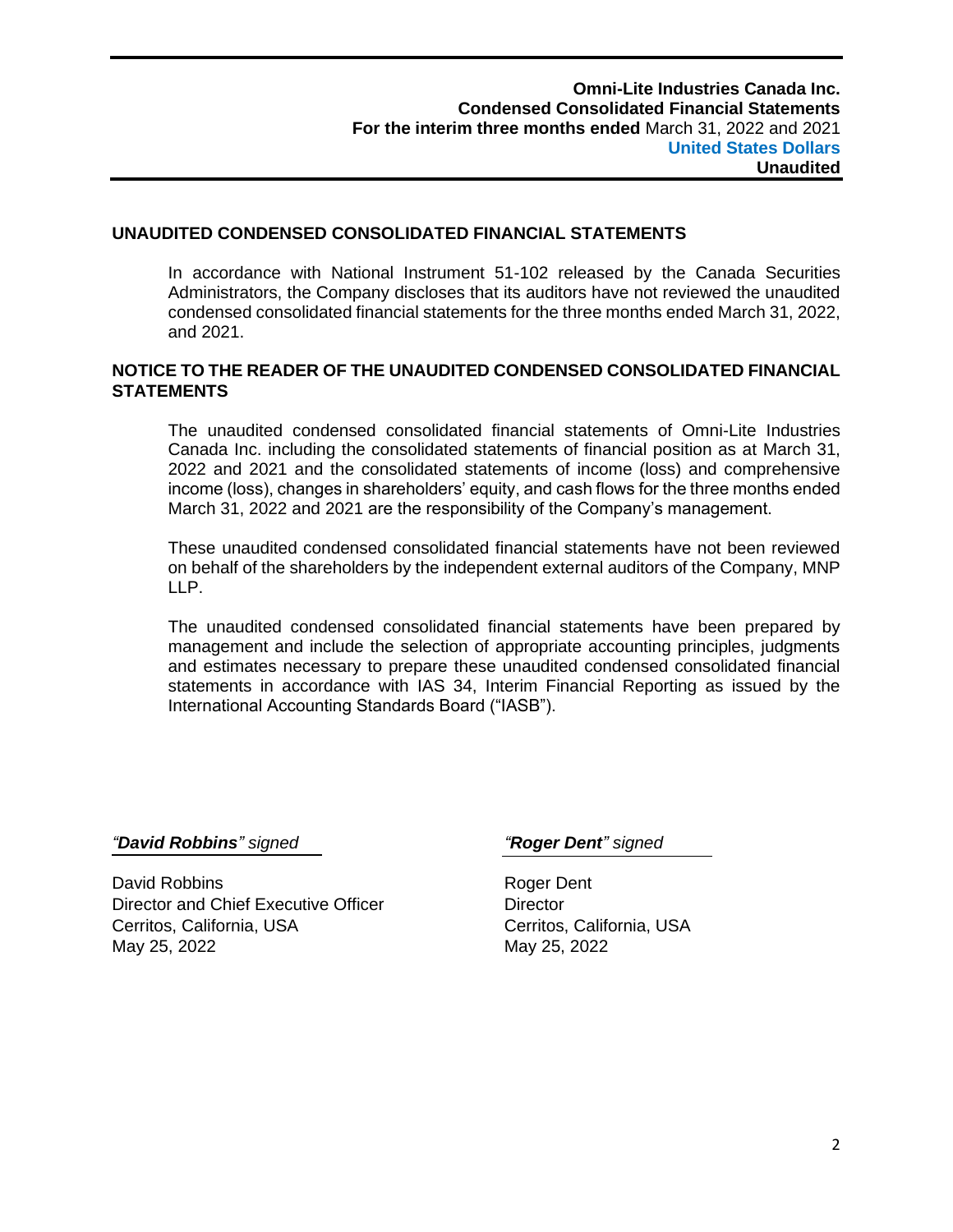| <b>Consolidated Statements of Financial Position</b> |                 |    |            |                    |
|------------------------------------------------------|-----------------|----|------------|--------------------|
|                                                      | <b>Note</b>     |    | 03/31/22   | 12/31/21           |
| <b>Assets</b>                                        |                 |    |            |                    |
| <b>Current</b>                                       |                 |    |            |                    |
| Cash                                                 |                 | \$ | 3,174,507  | \$<br>2,418,301    |
| Accounts receivable                                  |                 |    | 1,691,002  | 2,352,189          |
| Other receivables                                    |                 |    |            | 309,562            |
| Inventory                                            | 4               |    | 4,156,184  | 4,011,233          |
| Prepaid expenses                                     |                 |    | 121,833    | 234,530            |
| <b>Total Current Assets</b>                          |                 |    | 9,143,526  | \$<br>9,325,815    |
| Long-term                                            |                 |    |            |                    |
| Investment                                           | 5               |    | 480,551    | 426,288            |
| Property, plant and equipment                        | $6\phantom{1}6$ |    | 12,066,086 | 12,064,111         |
| Due from related parties                             | 8               |    | 11,000     | 14,000             |
| Deferred tax asset                                   |                 |    | 58,913     |                    |
| Intangible assets                                    | $\overline{7}$  |    | 1,276,732  | 1,296,177          |
| Deposits                                             |                 |    | 39,369     | 32,256             |
| <b>Total Assets</b>                                  |                 | \$ | 23,076,178 | \$<br>23, 158, 647 |
| <b>Liabilities</b><br><b>Current</b>                 |                 |    |            |                    |
| Accounts payable and accrued liabilities             |                 | \$ | 1,254,551  | \$<br>1,889,564    |
| Lease liability                                      | 10              |    | 324,899    | 239,445            |
| Income taxes payable                                 |                 |    | 501,482    | 493,521            |
| <b>Total Current Liabilities</b>                     |                 | S  | 2,080,932  | 2,622,530          |
| <b>Long Term</b>                                     |                 |    |            |                    |
| Lease liability                                      | 10              |    | 6,308,330  | 6,297,811          |
| ONG TERM Deferred tax liability                      |                 |    | 58,277     | 61,082             |
| <b>Total Liabilities</b>                             |                 | S  | 8,447,539  | 8,981,423          |
| <b>Shareholders' Equity</b>                          |                 |    |            |                    |
| Share capital                                        | 11              |    | 11,252,443 | 10,266,560         |
| Contributed surplus                                  | 12              |    | 2,118,743  | 2,083,436          |
| Retained earnings                                    |                 |    | 1,040,086  | 1,742,927          |
| Accumulated other comprehensive income (loss)        | 5               |    | 217,367    | 84,301             |
| <b>Total Shareholders' Equity</b>                    |                 | \$ | 14,628,639 | \$<br>14, 177, 224 |
| <b>Total Liabilities and Shareholder's Equity</b>    |                 | \$ | 23,076,178 | \$<br>23,158,647   |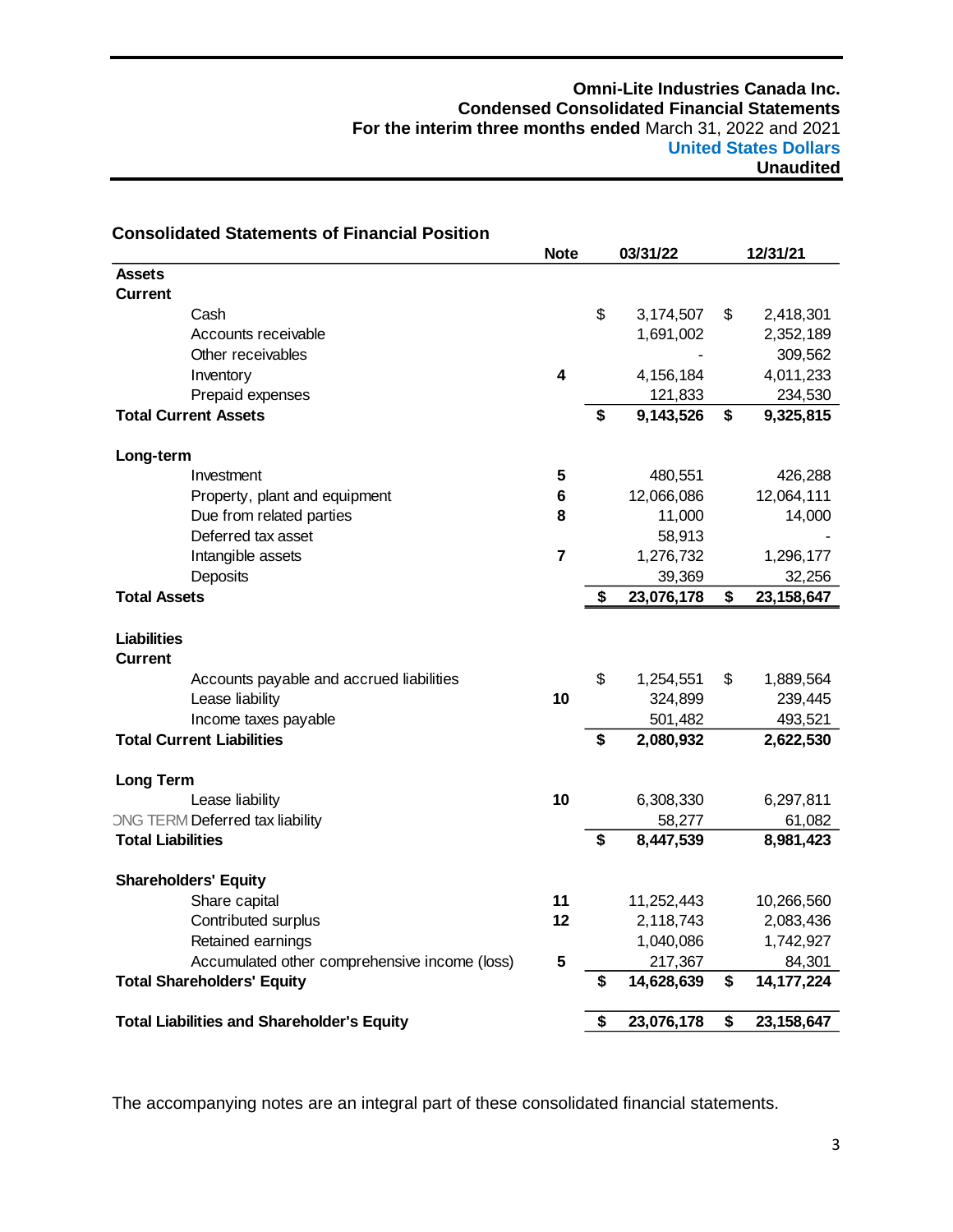| For the 3 months ended March 31     | <b>Note</b> |    | 2022            | 2021             |  |
|-------------------------------------|-------------|----|-----------------|------------------|--|
| <b>Revenue</b>                      |             | \$ | 2,380,127       | \$<br>1,269,719  |  |
| Cost of goods sold                  | 4           |    | 2,379,301       | 1,237,272        |  |
| <b>Gross margin</b>                 |             | \$ | 826             | \$<br>32,447     |  |
| <b>Overhead expenses</b>            |             |    |                 |                  |  |
| Selling, general and administrative |             |    | 526,811         | 324,659          |  |
| Share-based compensation            | 11          |    | 35,307          | 12,350           |  |
| Amortization of intangible assets   | 7           |    | 30,425          | 18,667           |  |
| Total overhead expenses             |             |    | 592,543         | 355,676          |  |
| Research and product design         |             |    | 23,232          | 49,800           |  |
| Income/(Loss) from operations       |             | \$ | (614, 949)      | \$<br>(373, 029) |  |
| Other income (expense)              |             |    |                 |                  |  |
| Interest income                     |             |    | 2,656           | 2,656            |  |
| Interest expense                    | 9           |    | (144, 305)      | (20, 637)        |  |
| Gain on sale land / building        |             |    |                 |                  |  |
| <b>Other Expense</b>                |             |    |                 |                  |  |
| Other income                        |             |    |                 | 10,819           |  |
| Loss before income taxes            |             | \$ | (756, 598)      | \$<br>(380, 191) |  |
| Income tax expense (recovery)       |             |    |                 |                  |  |
| Current                             |             |    | 7,961           | 9,078            |  |
| Deferred                            |             |    | (61, 718)       | (35, 408)        |  |
|                                     |             |    | (53, 757)       | (26, 330)        |  |
| <b>Net loss</b>                     |             | \$ | (702, 841)      | \$<br>(353, 861) |  |
| Other comprehensive income/(loss)   |             |    |                 |                  |  |
| Translation of foreign subsidiary   |             |    | 152,826         |                  |  |
| Gain (Loss) on investment           | 5           |    | 64,541          | 196,825          |  |
| <b>Comprehensive loss</b>           |             | \$ | $(638, 300)$ \$ | (157, 036)       |  |
| Loss per share                      |             |    |                 |                  |  |
| - basic                             | 11          |    | (0.05)          | (0.03)           |  |
| - diluted                           | 11          |    | (0.05)          | (0.03)           |  |
| Weighted average shares outstanding |             |    |                 |                  |  |
| - basic                             | 11          |    | 15,045,897      | 11,333,854       |  |
| - diluted                           | 11          |    | 15,045,897      | 11,333,854       |  |

# **Consolidated Statements of Income (Loss) and Comprehensive Income (Loss)**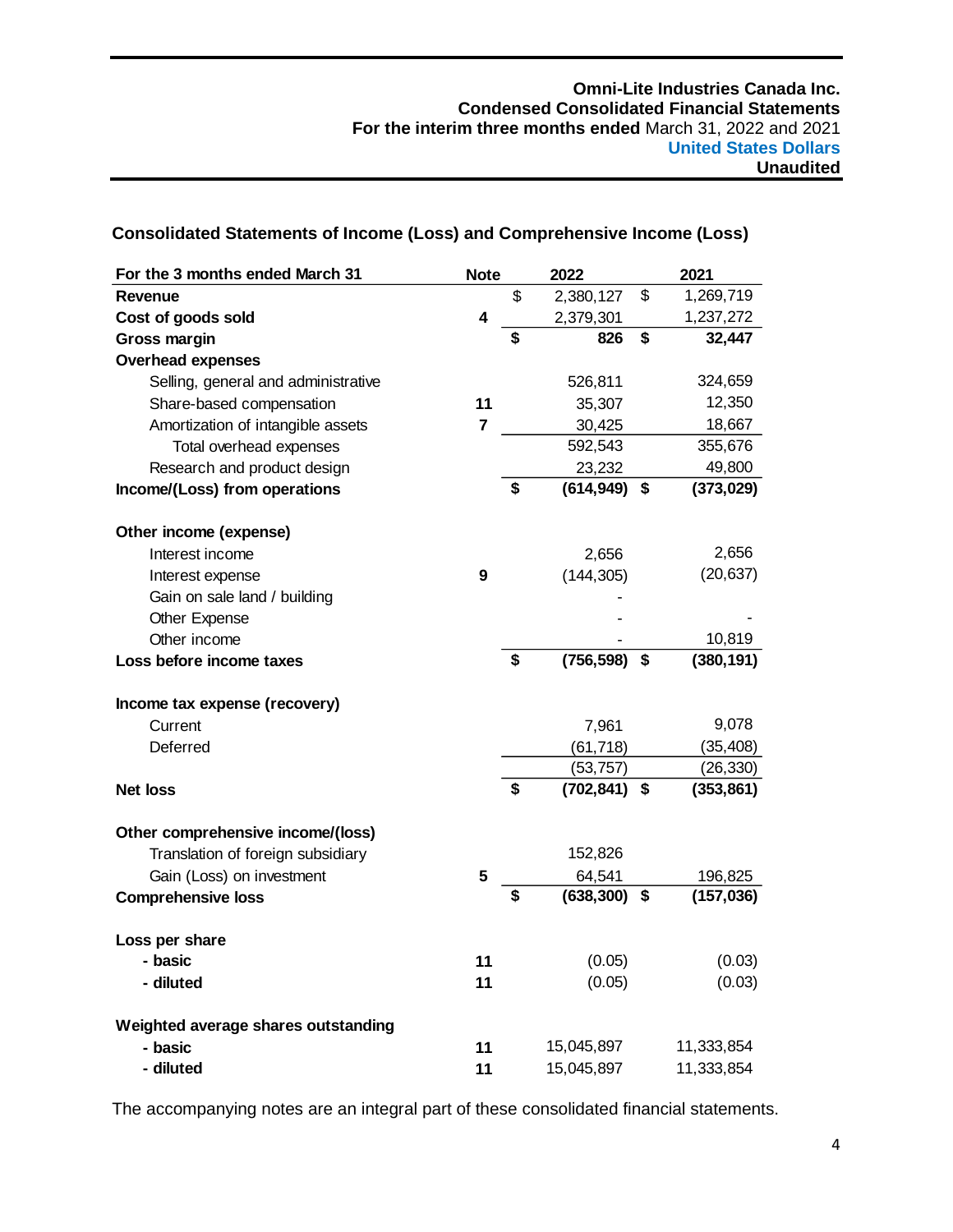# **Consolidated Statements of Changes in Shareholders' Equity**

|                                    |             |              |    |                    |                             | <b>Accumulated</b><br>other |    |               |
|------------------------------------|-------------|--------------|----|--------------------|-----------------------------|-----------------------------|----|---------------|
|                                    |             | <b>Share</b> |    | <b>Contributed</b> | <b>Retained</b>             | comprehensive               |    | Stockholder's |
|                                    | <b>Note</b> | Capital      |    | <b>Surplus</b>     | <b>Earnings</b>             | income/(loss)               |    | Equity        |
| Balance at December 31, 2020       |             | \$ 8,204,897 | \$ | 1,961,473          | \$2,226,024                 | \$<br>55,709                | \$ | 12,448,103    |
| Share-based compensation           | 11          |              |    | 12,350             |                             |                             |    | 12,350        |
| Net loss                           |             |              |    |                    | (353,861)                   |                             |    | (353,861)     |
| Gain on investment                 | 5           |              |    |                    |                             | 196,826                     |    | 196,826       |
| Balance at March 31, 2021          |             | \$8,204,897  | \$ | 1,973,824          | \$1,872,163                 | \$<br>252,535               | S. | 12,303,418    |
|                                    |             |              |    |                    | <b>Accumulated</b><br>other |                             |    |               |
|                                    |             | <b>Share</b> |    | <b>Contributed</b> | <b>Retained</b>             | comprehensive               |    | Stockholder's |
|                                    | <b>Note</b> | Capital      |    | <b>Surplus</b>     | <b>Earnings</b>             | income/(loss)               |    | Equity        |
| <b>Balance at December 31,2021</b> |             | \$10,266,560 | \$ | 2,083,436          | \$1,742,927                 | \$<br>84,301                | \$ | 14, 177, 224  |
| Share-based compensation           | 11          |              |    | 35,307             |                             |                             |    | 35,307        |
| Net loss                           |             |              |    | ٠                  | (702, 841)                  |                             |    | (702,841)     |
| Loss on investment                 | 5           |              |    |                    |                             | 54,264                      |    | 54,264        |
| Cumulative translation adjustment  |             |              |    |                    |                             | 78,802                      |    | 78,802        |
| Share Issuance                     | 11          | 985,883      |    |                    |                             |                             |    | 985,883       |
| Balance at March 31, 2022          |             | \$11,252,443 | \$ | 2,118,743          | \$1,040,086                 | \$<br>217,367               | S  | 14,628,639    |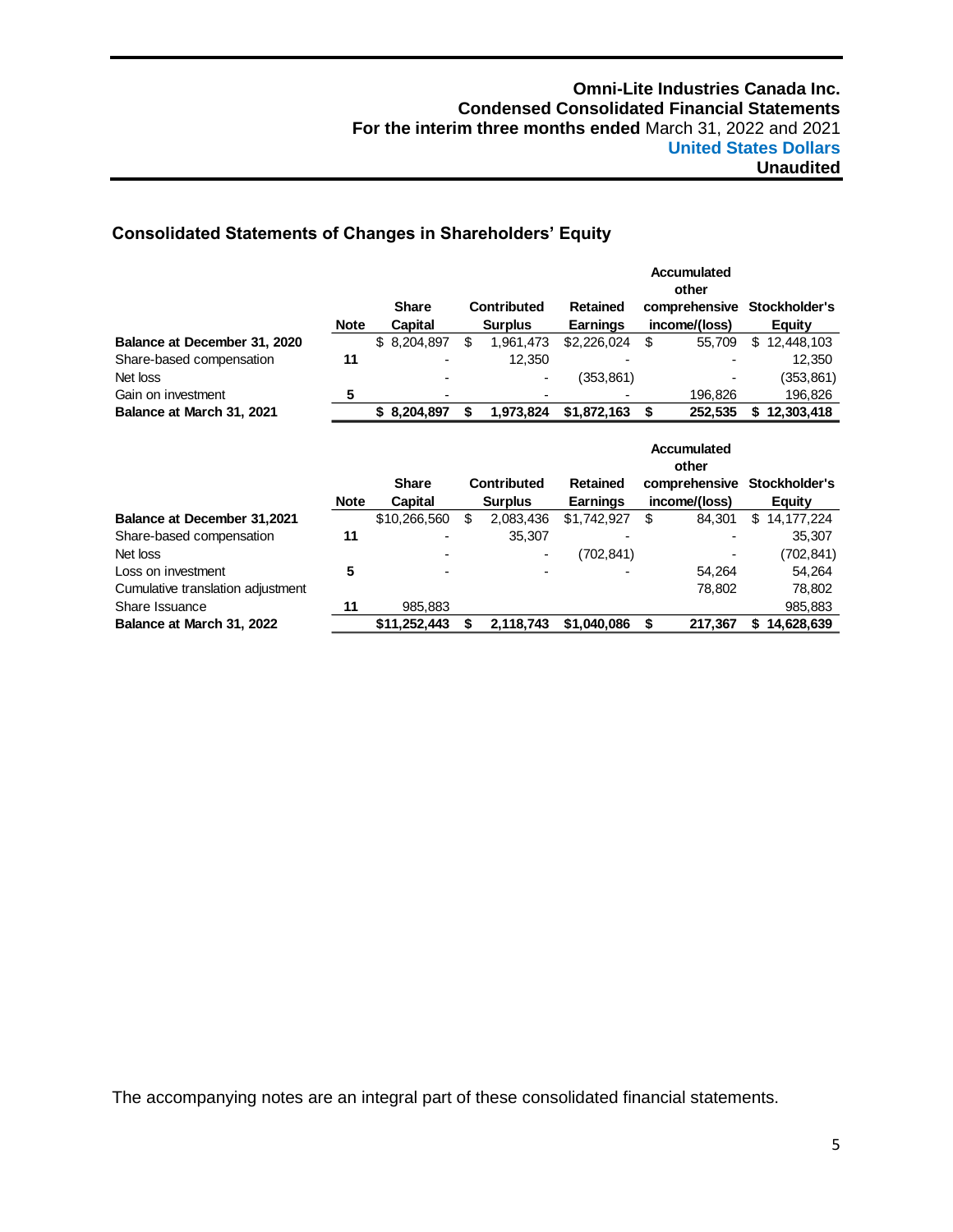# **Consolidated Statements of Cash Flows**

| For the three months ended March 31                   | <b>Note</b> | 2022             |    | 2021        |
|-------------------------------------------------------|-------------|------------------|----|-------------|
| Cash flows from operating activities                  |             |                  |    |             |
| Net loss for the period                               |             | \$<br>(702, 841) | \$ | (353, 861)  |
| Adjustments for:                                      |             |                  |    |             |
| Depreciation                                          | 6           | 291,264          |    | 247,907     |
| Inventory reserve                                     |             | (55, 323)        |    |             |
| Allowance for bad debt (reversal)                     |             |                  |    | (1,800)     |
| Amortization of intangible assets                     | 7           | 30,425           |    | 18,667      |
| Deferred tax (recovery) expense                       |             | (56, 744)        |    | (34, 913)   |
| Share-based compensation                              | 11          | 35,307           |    | 12,350      |
| Lease interest expense                                | 9           | 144,305          |    | 7,367       |
|                                                       |             | \$<br>(313, 607) | \$ | (104, 284)  |
| Net change in non-cash working capital items          |             |                  |    |             |
| Accounts receivable                                   |             | 661,187          |    | 121,783     |
| Other receivables                                     |             | 309,562          |    |             |
| Inventory                                             |             | (89, 629)        |    | (17, 448)   |
| Prepaid expenses                                      |             | 112,697          |    | 26,196      |
| Accounts payable and accrued liabilities              |             | (640, 407)       |    | (162, 483)  |
| Deposits                                              |             | (7, 112)         |    |             |
| Income taxes payable                                  |             | 7,961            |    | 9,078       |
| Increase/(Decrease) in cash from operating activities |             | \$<br>40,652     | \$ | (127, 157)  |
|                                                       |             |                  |    |             |
| Cash flows from financing activities                  |             |                  |    |             |
| Proceeds from Paycheck Protection Loan                | 9           |                  |    | 399,587     |
| <b>Employee Receivables</b>                           |             | 3,000            |    | 3,000       |
| Repayment of lease liability                          | 10          | (173, 049)       |    | (58, 121)   |
| Increase/(Decrease) in cash from financing activities |             | \$<br>(170, 049) | \$ | (58, 121)   |
| Cash flow from investing activities                   |             |                  |    |             |
| Acquisition of subsidiary net of cash acquired        |             |                  |    |             |
| Sale of equipment                                     |             |                  |    | 3,180       |
| Purchase of property, plant and equipment             | 6           | (224, 092)       |    | (2,500)     |
| Shares sold in private placement                      |             | 985,883          |    |             |
| Decrease in cash from investing activities            |             | \$<br>761,790    | \$ | 680         |
| <b>Currency translation</b>                           |             | 26,585           |    |             |
| Increase in cash                                      |             | \$<br>658,978    | S  | (184, 598)  |
| Cash, beginning of period                             |             | \$2,418,301      |    | \$1,542,405 |
| Cash, end of period                                   |             | \$3,174,507      |    | \$1,760,395 |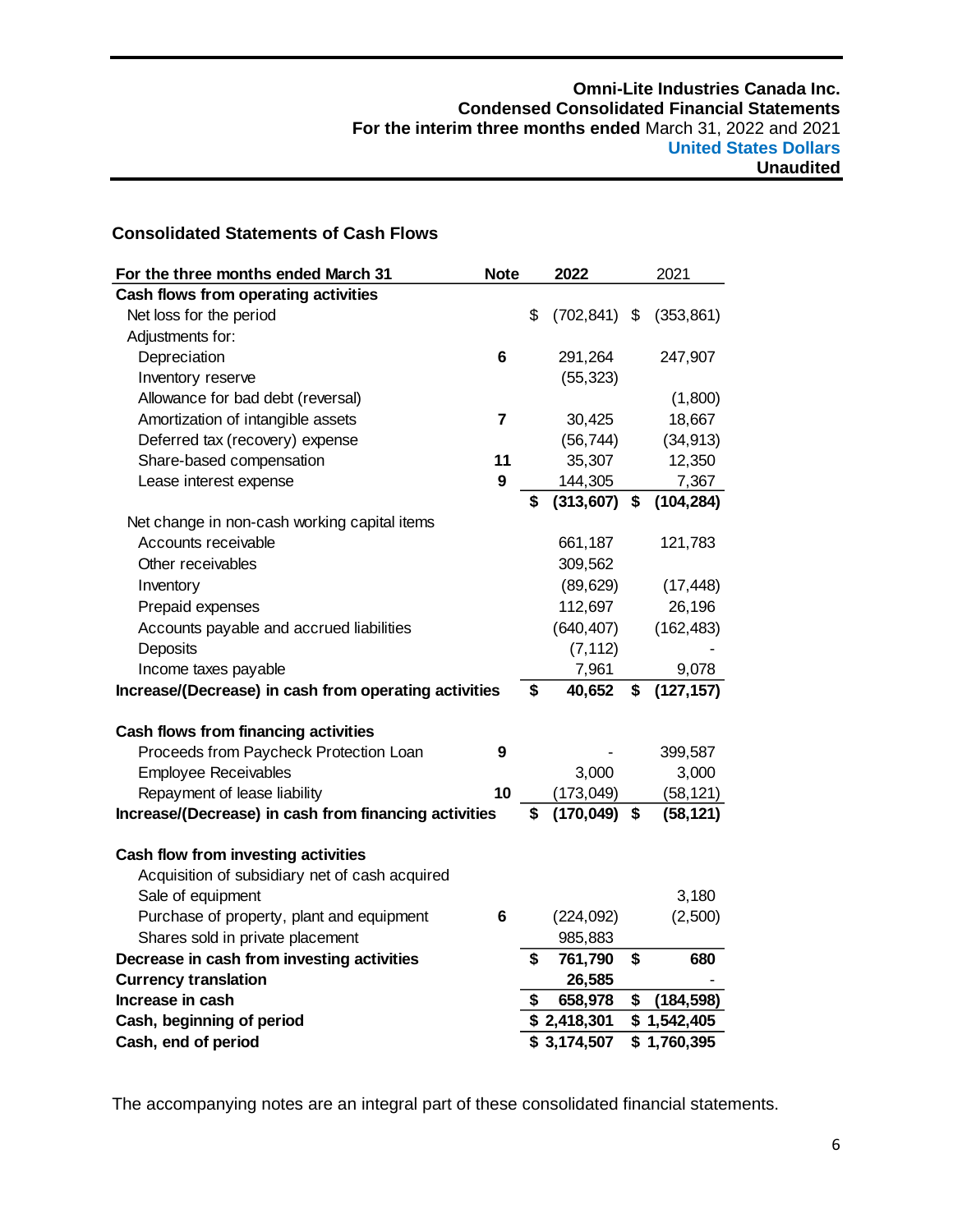# **Notes to Condensed Consolidated Financial Statements**

#### **1. Nature of Operations**

Omni-Lite Industries Canada Inc. ("Omni-Lite" or the "Company") was incorporated under the Laws of the Business Corporations Act of Alberta in 1992. The consolidated financial statements of the Company for the three months ended March 31, 2022, include the accounts of the Company and its wholly owned subsidiaries. The consolidated financial statements were authorized for issue by the Board of Directors on May 25, 2022, Its head office, research and development, and production operations are located at 17210 Edwards Road, Cerritos, California, U.S.A, 90703. A corporate, registered office is located at 18 Kings Street East, Suite 902, Toronto, ON M5C2C4. The Company's core mission is the adaptation of material science for mission critical applications. These products include components for the aerospace, military, specialty automotive and sports and recreational industries. Since the most significant portion of the Company's operations is located in the United States ("U.S.") and its functional currency is U.S. dollars, these consolidated financial statements are presented in U.S. dollars. The Company is listed for trading on the TSX Venture Exchange under the symbol OML and the OTCQX under the symbol OLNCF.

# **Impact of the COVID-19 Pandemic**

The ongoing COVID-19 pandemic ("pandemic") has caused and may continue to cause governments and businesses around the world to take steps to combat the spread and adverse effects of COVID-19 virus and its variants. Such actions include the implementation of travel bans, stay at home orders, social distancing, quarantines, limits on business activity and other disruptive measures. These actions have resulted in and may continue to result in an economic slowdown. Governments have responded with significant monetary interventions designed to support and stabilize the adverse effects of the pandemic on individuals and businesses.

The pandemic has significantly adversely affected the Company's operations in 2022. The full extent of the effects of the pandemic on the Company's future operations continues to be unknown at this time and is dependent on the duration of the pandemic and future government and customer actions. In response to this uncertainty, the Company has fully availed itself of Paycheck Protection Program, completed a workforce reduction program and implemented other cost saving measures to preserve cash.

# **2. Significant Accounting Policies**

These condensed consolidated financial statements have been prepared by management in accordance with International Financial Reporting Standards ("IFRS") as issued by the International Accounting Standards Board and the International Financial Reporting Interpretations Committee ("IFRIC") in effect at March 31, 2022.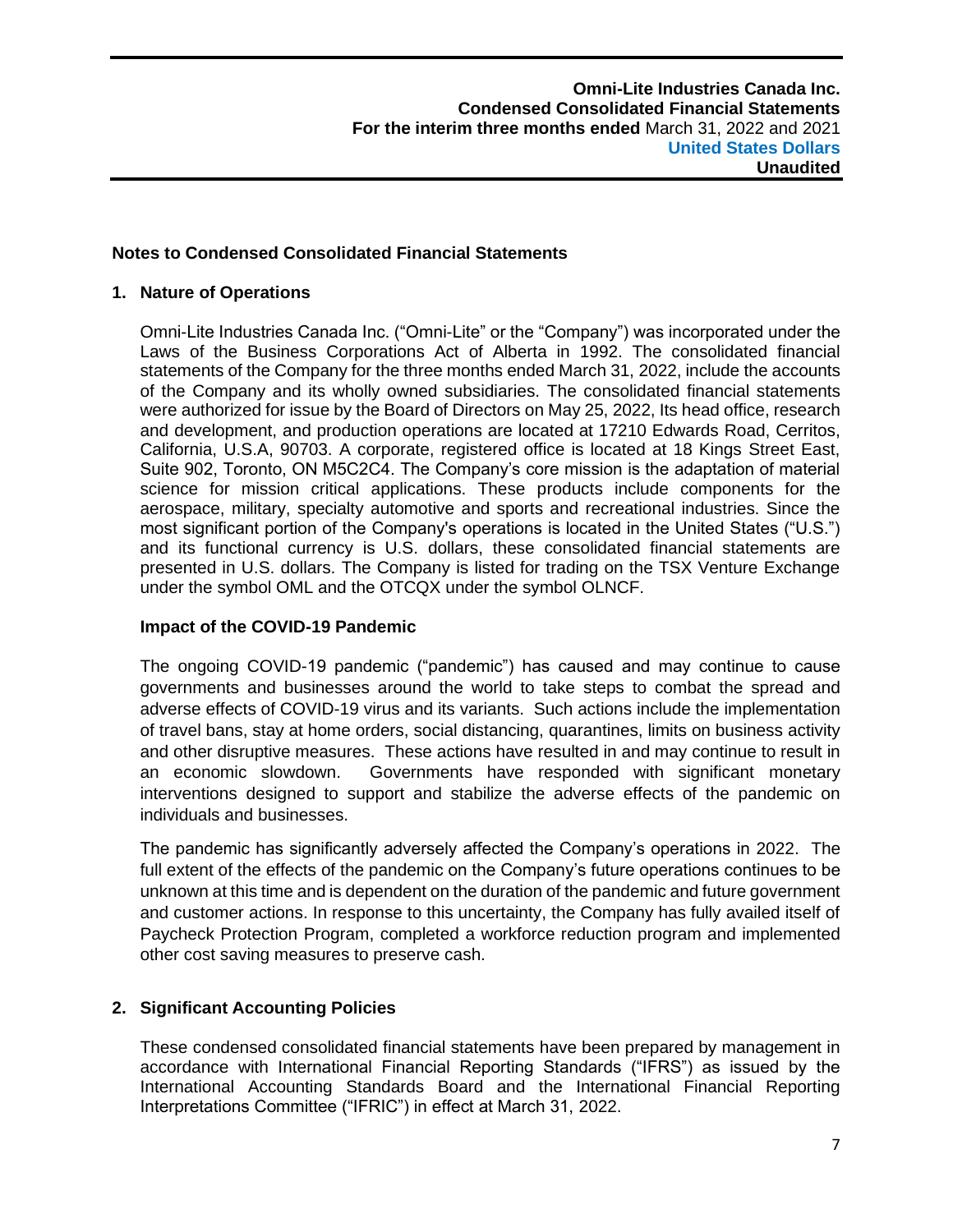# **2. Significant Accounting Policies (continued)**

These condensed consolidated financial statements are unaudited and have been prepared in accordance with IAS 34, Interim Financial Reporting.

The significant accounting policies of the Company are the same as those applied in the Company's annual audited consolidated financial statements for the years ended December 31, 2021, and 2020.These policies have been consistently applied to each of the periods presented.

# a) Estimates and Judgements

The preparation of consolidated financial statements requires management to make estimates and judgments that affect the amounts reported in the consolidated financial statements and accompanying notes. Actual results could differ from those estimates. The consolidated financial statements have, in management's opinion, been properly prepared using careful judgment within reasonable limits of materiality and within the framework of the significant accounting policies.

# **3. Business Combination**

On December 20, 2021, the Company acquired 100% of the issued and outstanding shares of Designed Precision Castings, Inc. ("DP Cast") in exchange for 3,078,710 shares valued at \$2,061,663. In addition, the Company paid \$2,952,498 of bank indebtedness, \$332,865 in cash and \$174,468 related to a working capital adjustment. The working capital adjustment was recorded in accounts payable at December 31, 2021 and was settled subsequent to year end. DP Cast designs and manufactures investment castings for aerospace, defense, oil and gas and other commercial applications.

The primary reason for the acquisition of DP Cast was due to its growth potential.

The Company has made a determination of the fair value of the tangible and intangible assets acquired and liabilities assumed in the acquisition.

The total purchase price and fair value of assets and liabilities acquired is as follows:

| Consideration paid:                  |     |           |
|--------------------------------------|-----|-----------|
| Cash paid for bank indebtedness      | S   | 2,952,498 |
| Cash paid                            |     | 332,865   |
| Working capital adjustment           |     | 174,468   |
| Shares issued                        |     | 2,061,663 |
| Total consideration paid             | \$. | 5,521,494 |
| Assets (liabilities) assumed<br>Cash |     | 1.378     |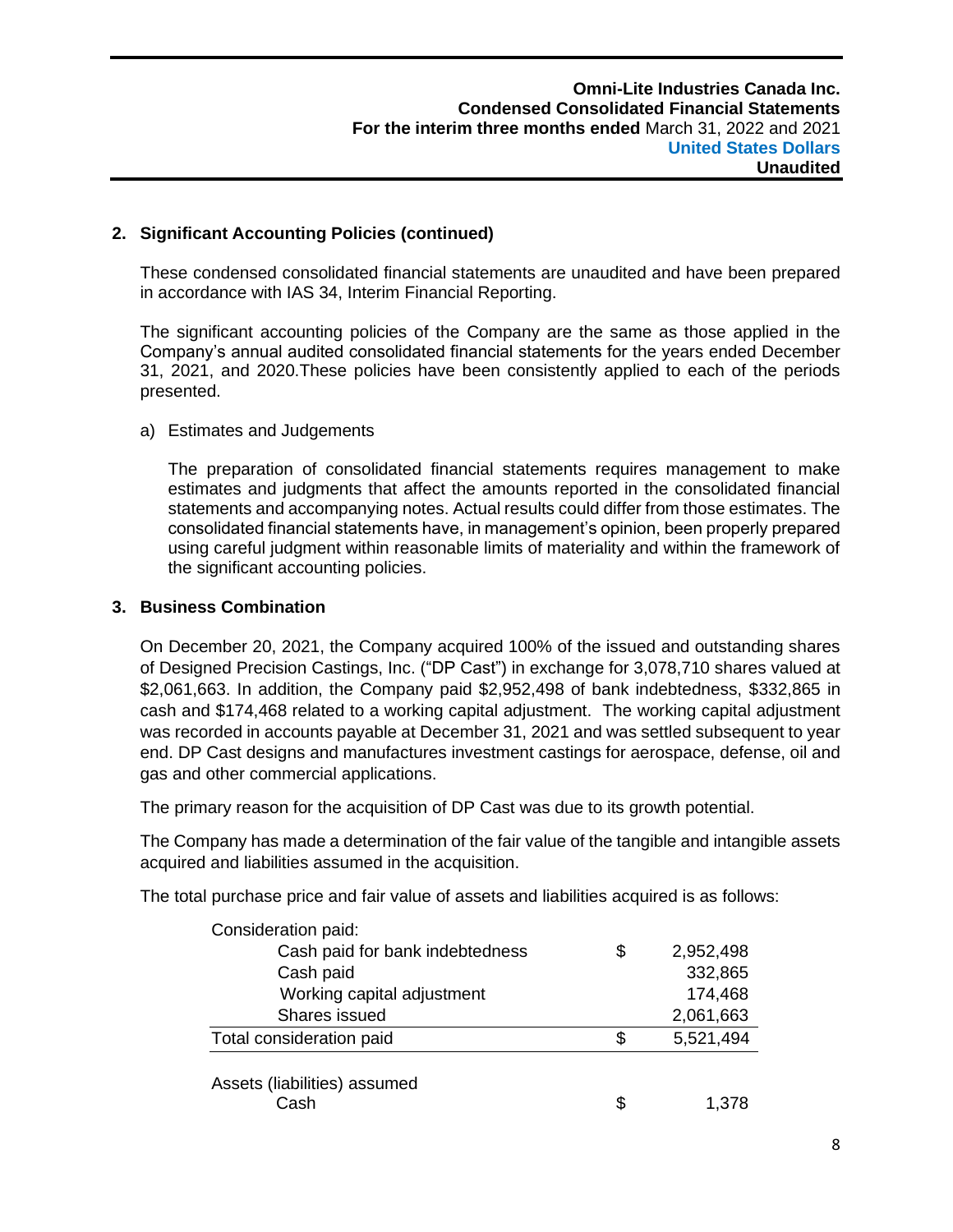#### **3. Business combination (continued)**

| Accounts receivable                      | 1,175,458   |
|------------------------------------------|-------------|
| Other receivables                        | 305,514     |
| Inventory                                | 1,246,510   |
| Prepaid expenses and other assets        | 43,505      |
| Property, plant and equipment            | 2,405,418   |
| Right of use assets                      | 2,430,986   |
| <b>Customer relationships</b>            | 264,674     |
| Goodwill                                 | 496,808     |
| Accounts payable and accrued liabilities | (984, 929)  |
| Lease liabilities                        | (1,863,828) |
| Fair value of net assets                 | 5,521,494   |

The goodwill was attributable mainly to the expected synergies and future income and growth expected to be achieved from integrating DP Cast into the Company's existing business. The goodwill recognized on the acquisition is not deductible for tax purposes.

The purchase price allocation included an inventory fair value adjustment of \$369,729. At the acquisition date, the fair value of the acquired receivables approximated the carrying value and there was no provision for expected credit losses.

The fair value of the customer relationships was determined using a discounted cash flow analysis. The key assumptions used in the cash flow projection include: (1) a discount rate of 39%; (2) average revenue growth rate of 18%; (3) customer growth rate of 15%; and terminal revenue growth rate of 3% per year.

Transaction costs included in the consolidated statements of loss and comprehensive income loss were approximately \$404,275. Cypress Associates, LLC ("Cypress") served as investment advisor for the purchase of DP Cast. A board member of the Company is a principle in Cypress. Cypress received \$125,000 and 200,000 stock warrants valued at \$77,206 using the Black-Scholes method. The warrants have an exercise price of CAD\$0.95, are exercisable immediately and have a five-year life (note 11).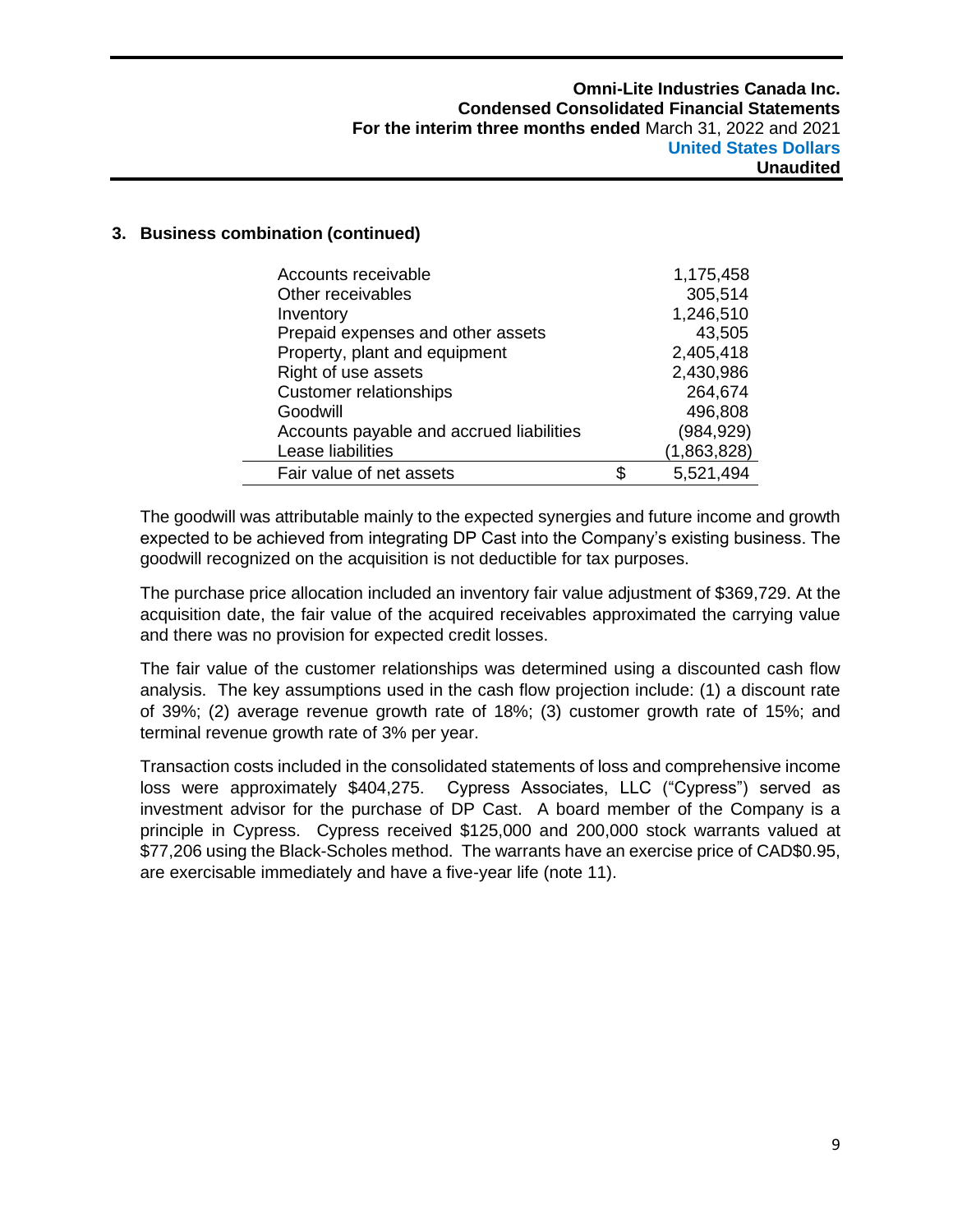## **4. Inventory**

The major components of inventory are classified as follows:

The cost of inventories recognized as expense and included in cost of goods sold for the three months ended March 31, 2022, was \$2,379,301 (2021 - \$1,237,272).

|                       |   | March 31, 2022 |   | December 31, 2021 |
|-----------------------|---|----------------|---|-------------------|
| Raw Materials         |   | 659.673        |   | 569.651           |
| Tooling               |   | 535.202        |   | 497,328           |
| Work in Progress      |   | 1,063,659      |   | 1,161,579         |
| <b>Finished Goods</b> |   | 1,897,649      |   | 1,782,675         |
| Total                 | S | 4,156,184      | S | 4,011,233         |

#### **5. Investment**

At March 31, 2022, the long-term investment consists of an equity investment in the common shares of California Nanotechnologies Corp. ("California Nano"), a public company related through a common director. The Company's investment is recorded at the fair value as supported by the market price listed on the TSX Venture Exchange.

|                                  | <b>Carrying Amount</b> |           |  |
|----------------------------------|------------------------|-----------|--|
| Investment at December 31, 2020  |                        | 471,720   |  |
| Loss from market price valuation |                        | (45, 432) |  |
| Investment at December, 2021     | S                      | 426,288   |  |
| Gain from market price valuation |                        | 54.264    |  |
| Investment at March 31, 2022     |                        | 480,551   |  |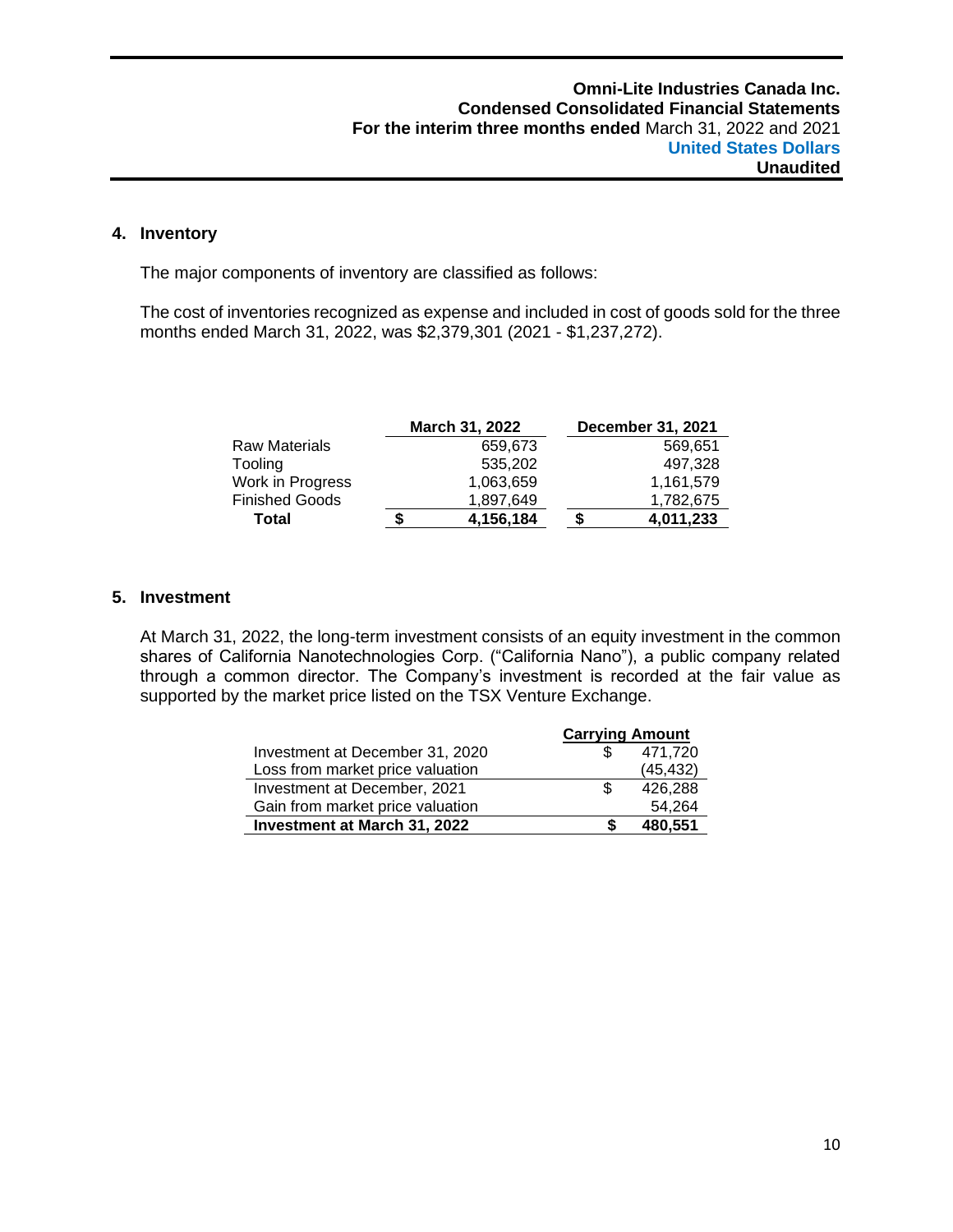# **6. Property, Plant and Equipment**

|                                    | Land        |    | <b>Building</b> | Production<br>Equipment | Other<br>Equipment | Non-Consumable<br><b>Tooling</b> |             | <b>Totals</b> |
|------------------------------------|-------------|----|-----------------|-------------------------|--------------------|----------------------------------|-------------|---------------|
| Cost                               |             |    |                 |                         |                    |                                  |             |               |
| At December 31, 2020               | \$770,000   |    | \$2,158,925     | \$15,831,933            | \$360,459          | \$7,886,562                      | \$505,310   | \$27,513,189  |
| <b>Additions</b>                   |             |    |                 | 83,321                  |                    | ÷.                               | 2,161,673   | 2,244,994     |
| Acquisition of subsidiary (note 3) |             |    |                 | 2,302,273               | 103,145            |                                  | 2,430,986   | 4,836,404     |
| Sale of land and building          | (770,000)   |    | (2, 154, 572)   |                         |                    |                                  |             | (2,924,573)   |
| Retirements                        |             |    |                 | (271, 036)              |                    |                                  |             | (271, 036)    |
| Elimination on modifications       |             |    |                 |                         |                    |                                  | (505, 310)  | (505, 310)    |
| Reclassifications                  |             |    |                 | 163,499                 | (163, 926)         | 427                              |             |               |
| Currency translation               |             |    |                 | 30.508                  | 1,367              |                                  | 32,214      | 64,089        |
| At December 31, 2021               | \$          |    | \$<br>4,353     | \$18,140,498            | \$301,045          | \$7,886,989                      | \$4,624,873 | 30,957,758    |
| <b>Additions</b>                   |             |    |                 | 216,421                 | 7.671              |                                  |             | 224,092       |
| Currency translation               |             |    |                 | 33,976                  | 1,522              |                                  | 35.876      | 71,374        |
| At March 31, 2022                  | \$          | ÷. | \$<br>4,353     | \$18,390,895            | \$310,238          | \$7,886,989                      | \$4,660,749 | 31,253,224    |
| <b>Accumulated depreciation</b>    |             |    |                 |                         |                    |                                  |             |               |
| At December 31, 2020               | \$          |    | \$904.258       | \$10,435,282            | \$306,633          | \$7,687,475                      | \$422,117   | \$19,755,765  |
| Depreciation                       |             |    | 54,903          | 366,856                 | 13,066             | 196,331                          | 144,179     | 775,335       |
| Sale of land and building          |             |    | (954, 808)      |                         |                    |                                  |             | (954, 808)    |
| Retirements                        |             |    |                 | (236, 515)              |                    |                                  |             | (236, 515)    |
| Elimination on modification        |             |    |                 |                         |                    |                                  | (446, 331)  | (446, 331)    |
| Reclassifications                  |             |    |                 | 131,511                 | (131, 511)         |                                  |             |               |
| Currency translation               |             |    |                 | 83                      | 8                  |                                  | 110         | 201           |
| At December 31, 2021               | $\mathbb S$ | ÷, | \$<br>4,353     | \$10,697,217            | \$188,196          | \$7,883,806                      | \$120,075   | \$18,893,647  |
| Depreciation                       |             |    |                 | 153.724                 | 6.528              | 440                              | 132,655     | 293,347       |
| Currency translation               |             |    |                 | 104                     | 9                  |                                  | 31          | 144           |
| At March 31, 2022                  | \$          | ٠  | \$4,353         | \$10,851,045            | \$194,733          | 7,884,246                        | \$252,761   | \$19,187,138  |
| <b>Net Book Value</b>              |             |    |                 |                         |                    |                                  |             |               |
| At December 31, 2021               | \$          |    | \$              | \$7,443,281             | \$112,849          | \$<br>3.183                      | \$4,504,798 | \$12,064,111  |
| At March 31, 2022                  | \$          | ٠  | \$<br>٠         | \$7,539,850             | \$115,505          | \$2,743                          | \$4,407,988 | \$12,066,086  |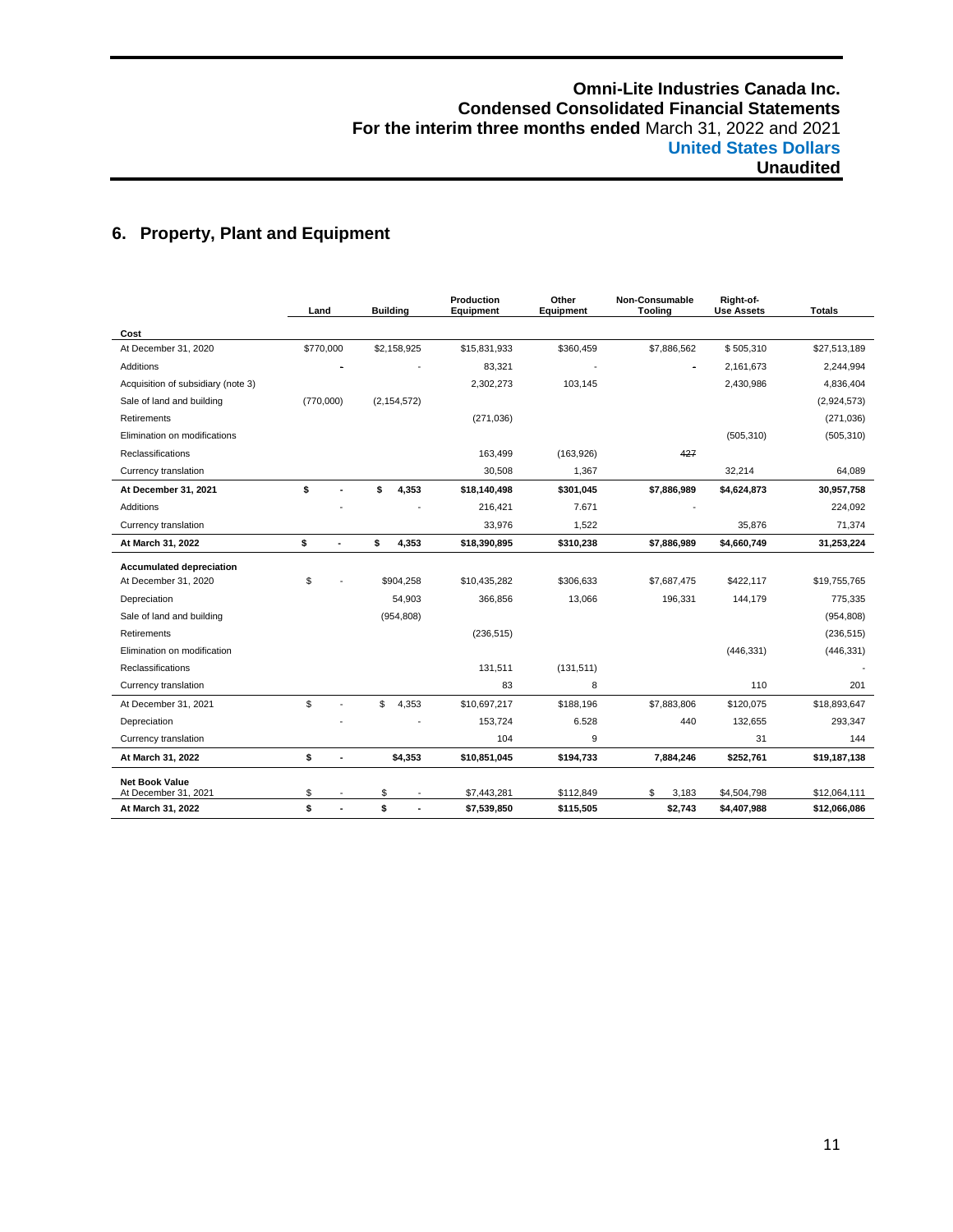# **7. Intangible Assets**

|                                 | <b>Customer</b><br><b>Relationships</b> | Goodwill  | <b>Trademark</b>          | Non-Compete<br><b>Agreements</b> | <b>Patents</b> | <b>Totals</b> |
|---------------------------------|-----------------------------------------|-----------|---------------------------|----------------------------------|----------------|---------------|
| Cost                            |                                         |           |                           |                                  |                |               |
| December 31, 2021               | \$240,000                               | \$407,170 | \$100,000                 | \$20,000                         | \$6,285        | \$773,455     |
| Acquisition (note 3)            | 264,674                                 | 496,808   |                           |                                  |                | 761,482       |
| Foreign currency translation    | 3,507                                   | 6,584     |                           |                                  |                | 10,091        |
| December 31, 2021               | \$508,181                               | \$910,562 | \$100,000                 | \$20,000                         | \$6,285        | \$1,545,028   |
| Foreign currency translation    | 3,906                                   | 7,332     |                           |                                  |                | 11,238        |
| March 31, 2022                  | \$512,087                               | \$917,894 | \$100,000                 | \$20,000                         | \$6,285        | \$1,556,266   |
|                                 |                                         |           |                           |                                  |                |               |
| <b>Accumulated amortization</b> |                                         |           |                           |                                  |                |               |
| December 31, 2020               | \$110,000                               | \$        | \$45,500<br>$\frac{1}{2}$ | \$15,167                         | \$             | \$170,667     |
| Amortization                    | 53,288                                  |           | 20,000                    | 4,833                            |                | 78,121        |
| Foreign currency translation    | 63                                      |           |                           |                                  |                | 63            |
| December 31, 2021               | \$163,351                               | \$        | \$65,500                  | \$20,000                         | \$             | \$248,851     |
| Amortization                    | 24,604                                  |           | 5,000                     |                                  |                | 78,121        |
| Foreign currency translation    | 78                                      |           | $\blacksquare$            |                                  |                | 78            |
| March 31, 2022                  | \$189,033                               | \$        | \$70,500                  | \$20,000                         | \$             | \$279,533     |
| Net book value                  |                                         |           |                           |                                  |                |               |
| December 31, 2021               | \$344,830                               | \$910,562 | \$34,500                  | \$<br>٠                          | \$6,285        | \$1,296,177   |
| March 31, 2022                  | \$323,054                               | \$917,894 | \$29,500                  | \$<br>ä,                         | \$6,285        | \$1,276,732   |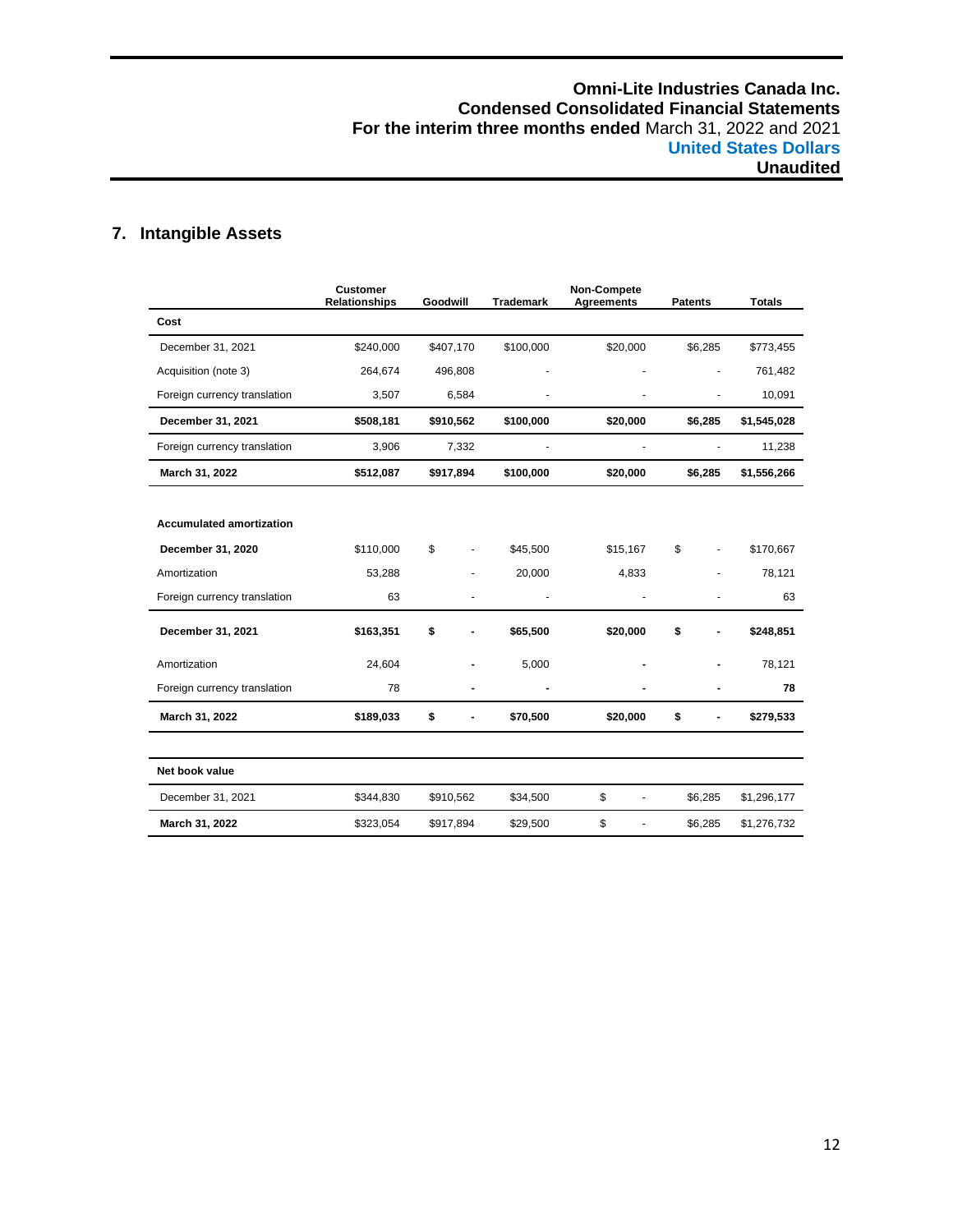# **8. Related Party Transactions and Balances**

During the three months ended March 31, 2022, the Company had the following related party transactions and balances not disclosed elsewhere in these condensed consolidated financial statements:

| California Nanotechnologies:                                                                                                                                                                                                                                                                                                                 | March 31,<br>2022        | December 31,<br>2021 |                    |  |  |  |
|----------------------------------------------------------------------------------------------------------------------------------------------------------------------------------------------------------------------------------------------------------------------------------------------------------------------------------------------|--------------------------|----------------------|--------------------|--|--|--|
| i. A loan receivable including accrued interest in the<br>amount of \$1,203,813 which is due on demand. Of this<br>amount, \$1,194,346 accrues interest at 2.89% per<br>annum. The loan was secured by all the assets of<br>California Nanotechnologies Inc., a subsidiary<br>0f<br>California Nano. This loan receivable is fully reserved. | \$                       | \$                   |                    |  |  |  |
| ii. The Company has provided a guarantee on the bank<br>debt held by California Nanotechnologies Corp. The bank<br>debt consists of a term loan with a balance of<br>approximately \$113,000 (\$143,000 at December 31,<br>2021).                                                                                                            |                          |                      |                    |  |  |  |
| iii. On March 31, 2020, the bank called California<br>Nano's line of credit of \$250,000, which was guaranteed<br>by the Company. Omni-Lite repaid this amount on their<br>behalf and has a loan receivable with interest at the prime<br>rate plus 1% from California Nanotechnologies Corp. This<br>amount has been fully reserved.        |                          |                      |                    |  |  |  |
| Has an unsecured interest free loan receivable from an<br>employee forgiven after five years of service time, related<br>to the acquisition of property with a maturity date in 2022.                                                                                                                                                        | 20,000                   |                      | 20,000             |  |  |  |
| Provided four grants (December 31, 2020- four) related<br>to the purchases of hybrid/electric cars under the<br>Company's Greenhouse Gas Reduction Incentives for<br>Employees program in the amount of \$5,000 each. The                                                                                                                    |                          |                      |                    |  |  |  |
| two grants mature in 2023.                                                                                                                                                                                                                                                                                                                   | 10,000                   |                      | 10,000             |  |  |  |
| Reserve for earned grants<br>Total due from related parties                                                                                                                                                                                                                                                                                  | \$<br>(19,000)<br>11,000 | \$                   | (16,000)<br>14,000 |  |  |  |
| <b>Current portion</b>                                                                                                                                                                                                                                                                                                                       |                          |                      |                    |  |  |  |
| Long-term portion                                                                                                                                                                                                                                                                                                                            | \$<br>11,000             | \$                   | 14,000             |  |  |  |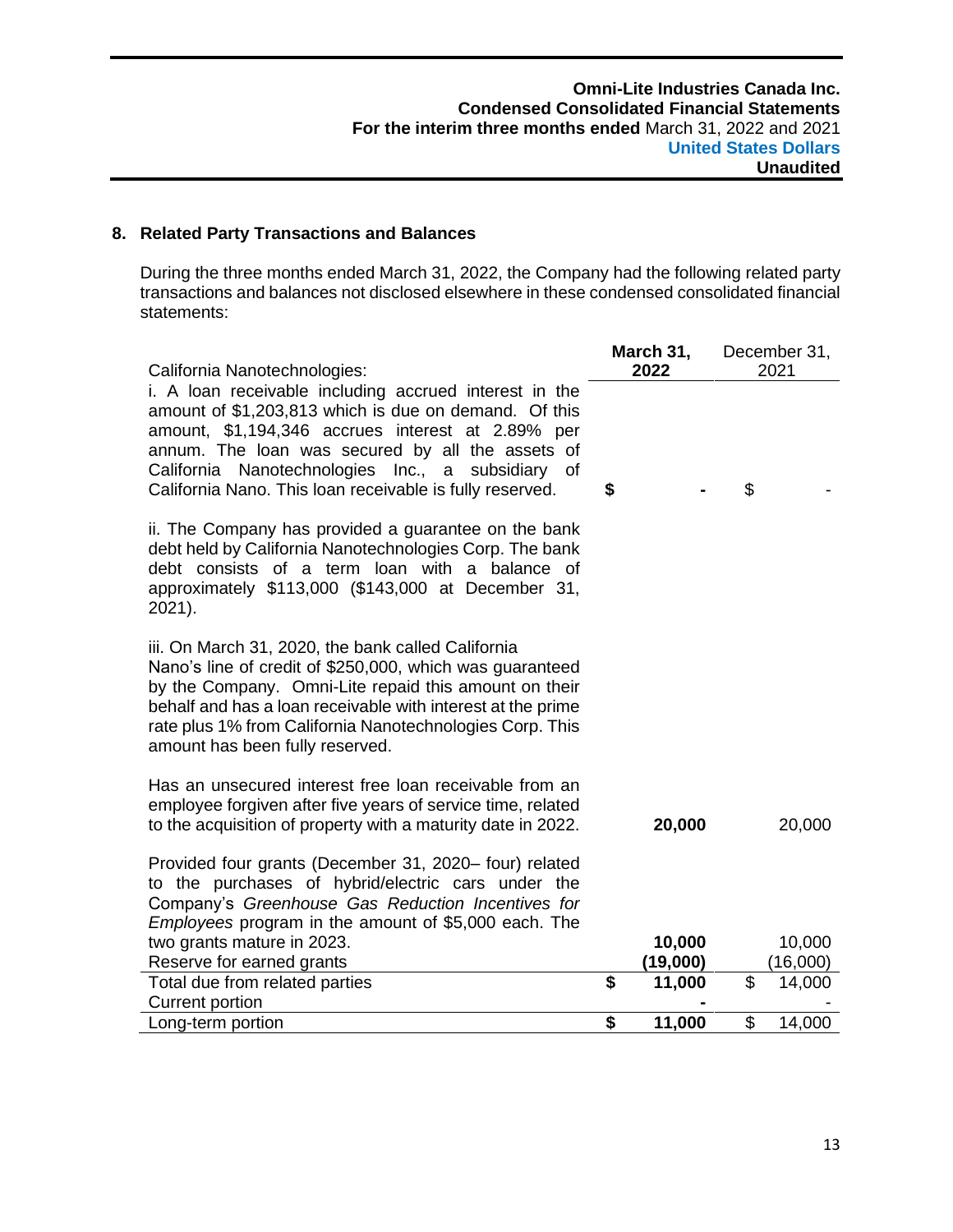# **8. Related Party Transactions and Balances (continued)**

Significant Subsidiaries:

The table below provides information relative to the Company's significant subsidiaries, including each such entity's name, its jurisdiction of incorporation/formation, the percentage of securities directly or indirectly owned by the Company, a brief description of the entity, and the market areas served, if applicable. The functional currency of each entity is U.S. Dollars.

| Company<br>(Jurisdiction of<br>Incorporation/<br>Formation)   | Percentage<br>of ownership<br>by Omni-Lite<br><b>Industries</b><br>Canada, Inc. | Overview                                                                                                                                                                                                              | <b>Market Area</b>      |
|---------------------------------------------------------------|---------------------------------------------------------------------------------|-----------------------------------------------------------------------------------------------------------------------------------------------------------------------------------------------------------------------|-------------------------|
| Omni-Lite Industries<br>California, Inc.<br>(California, USA) | 100%                                                                            | Wholly owned subsidiary of Omni-Lite Industries Canada, Inc.,<br>which was formed and incorporated on October 4,1985. It is the<br>head office which conducts research and development, and<br>production operations. | United<br><b>States</b> |
| <b>Monzite Corporation</b><br>(New Hampshire, USA)            | 100%                                                                            | Wholly owned subsidiary of Omni-Lite Industries Canada, Inc.,<br>which was acquired on September 21, 2018. It is a holding<br>company for Impellimax, Inc.                                                            | United<br>States        |
| Impellimax, Inc.<br>(New Hampshire, USA)                      | 100%                                                                            | Wholly owned subsidiary of Monzite Corporation, which was<br>acquired on September 21, 2018. It designs, manufactures, and<br>contract manufactures electronic subcomponents.                                         | United<br><b>States</b> |
| Designed Precision                                            | 100%                                                                            | Wholly owned subsidiary of Omni-Lite Industries Canada                                                                                                                                                                | United                  |
| Castings Inc.                                                 |                                                                                 | Inc, which was acquired on December 20, 2021. It                                                                                                                                                                      | States,                 |
| (Ontario, Canada)                                             |                                                                                 | designs, and contract manufactures investment castings.                                                                                                                                                               | Canada                  |
| <b>Marvel Acquisition</b>                                     | 100%                                                                            | Wholly owned subsidiary of Omni-Lite Industries Canada                                                                                                                                                                | Canada                  |
| Co. Ltd. (Ontario,                                            |                                                                                 | Inc. which is a dormant entity.                                                                                                                                                                                       |                         |
| Canada)                                                       |                                                                                 |                                                                                                                                                                                                                       |                         |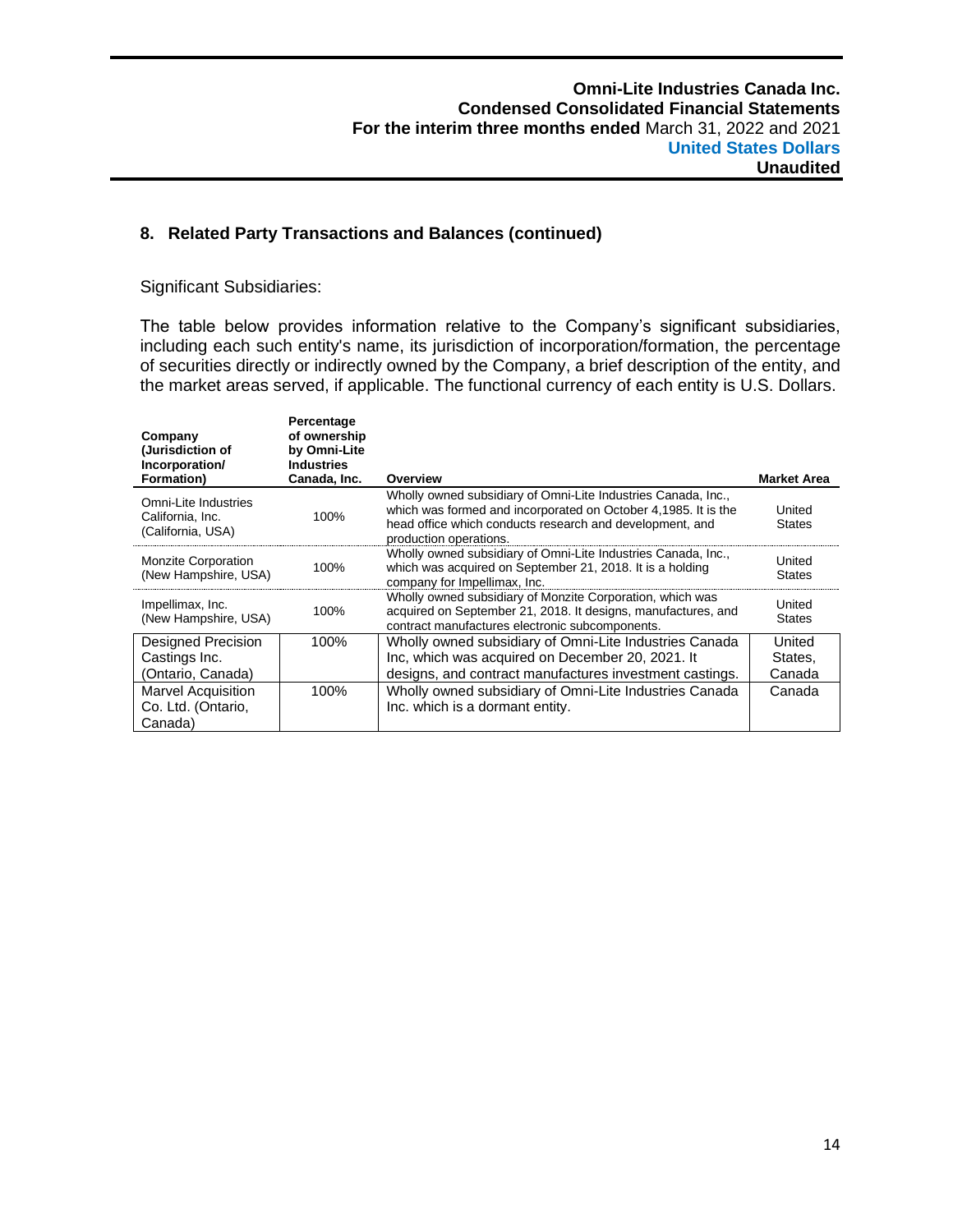# **9. Bank Indebtedness**

The Company has a three-year, \$3.0 million revolving credit line with City National Bank, an RBC Company, which expires on December 31, 2022 (the "Credit Agreement"). Interest under the revolving line of credit accrues at the prime rate. The Credit Agreement is secured by the Company's accounts receivable, inventory, property, plant and equipment, and general intangibles. The agreement includes certain conditions and financial covenant ratios including, loan to value, net worth and debt service. In December 2021 the Company sold land and building which served as collateral for the line of credit. The Company paid off the full line of credit balance as part of the sale of the land and building. At December 31, 2021, the loan balance was zero. At March 31, 2022, the loan balance was \$nil (December 31, 2021 - \$nil). Interest expense of \$nil (2021 - \$13,270) related to the Company's line of credit line has been recorded in the consolidated statements of loss and comprehensive loss for the three months ended March 31, 2022. In addition, the Company recorded \$144,305 (2021 - \$7,367) of lease interest expense.

In the first quarter of 2021, the Company applied for and received \$399,587 of funding under the Paycheck Protection 2 Program. In the fourth quarter of 2021 the company was notified by the Small Business Administration that this loan had been forgiven. As such it was recorded as other income in the fourth quarter of 2021.

|                                              | March 31, 2022  | <b>December 31, 2021</b> |
|----------------------------------------------|-----------------|--------------------------|
| Opening Balance January 1                    | 6,537,256<br>\$ | 90,535<br>S              |
| <b>Modifications</b>                         |                 | 595,759                  |
| Additions                                    | 97,229          | 4,054,465                |
| Acquired through DP Cast acquisition (note3) |                 | 1,863,828                |
| Payments                                     | 173,049         | 159,4300                 |
| Interest                                     | 144,305         | 67,440                   |
| <b>Currency translation</b>                  | 27,488          | 24,659                   |
| Lease liability end of period                | 6,633,229<br>S  | \$<br>6,537,256          |
| Less current portion                         | 324,899         | 239,445                  |
| Long term portion                            | 6,308,330<br>\$ | \$<br>6,297,811          |

# **10. Lease Liability**

In the first quarter of 2022 the Company entered into a lease to purchase equipment in the amount of \$97,229. The discount rate applied to this lease was 7.4% which was the discount rate implied in the lease terms. During 2021, the leases for a warehouse in California and the manufacturing office in New Hampshire were amended and extended for an additional five-year period. The lease amendments were considered lease modifications, with the remeasured lease liability and associated right of use asset balances each increasing by \$595,759.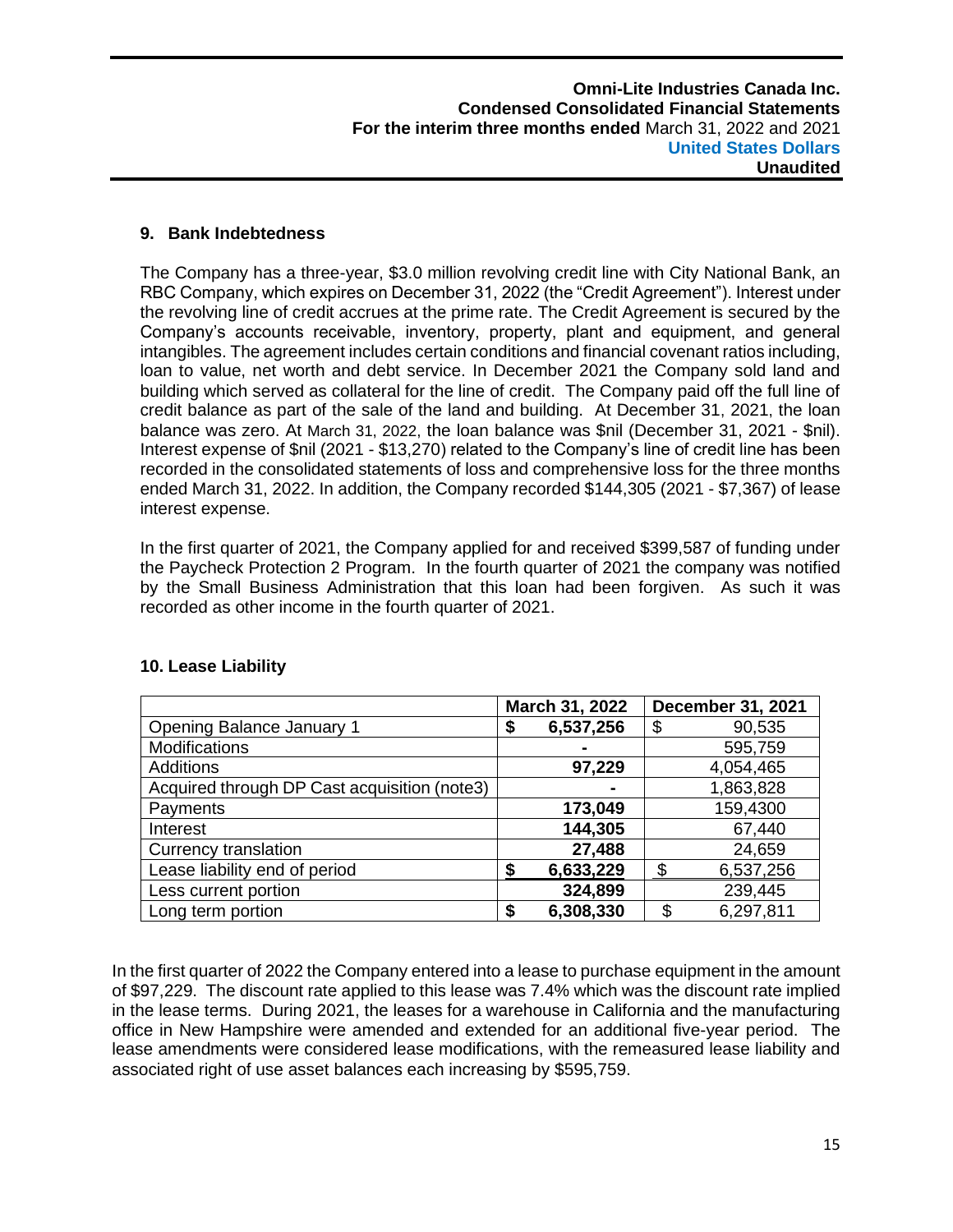# **10. Lease Liability (continued)**

In December 2021, the Company sold its building located in Cerritos California in a sale leaseback transaction. The lease is for a period of 10 years with a 10-year renewal option. The Company recognized a lease liability of \$4,054,405 and a gain on sale of \$1,767,177. The Company prepaid \$292,631 of rent payments which have been excluded in the measurement of the lease liability. The proceeds were used to repay the Company's bank indebtedness and for the acquisition of DP Cast.

| Location                 | Type                        | Liability       | <b>Expires</b>                                                                              | Entered/<br><b>Renewed</b>  |
|--------------------------|-----------------------------|-----------------|---------------------------------------------------------------------------------------------|-----------------------------|
| Cerritos, California     | Manufacturing<br>and office | \$<br>4,093,328 | December 2031 with a<br>10-year extension option<br>which management<br>expects to exercise | Entered<br>December<br>2021 |
| Cerritos, California     | Warehouse                   | 313,531         | <b>June 2026</b>                                                                            | Renewed<br>June<br>2021     |
| Brampton, Ontario        | Manufacturing<br>and office | 1,899,046       | December 2026 with a 5-<br>year extension option<br>which management<br>expects to exercise | Entered<br>December<br>2021 |
| Nashua,<br>New Hampshire | Manufacturing<br>and office | 235,809         | March2026                                                                                   | Renewed<br>March<br>2021    |
| Brampton, Ontario        | Equipment<br>purchase       | 91,515          | February 2026                                                                               | Entered<br>February<br>2022 |
|                          |                             | 6,633,229<br>\$ |                                                                                             |                             |

The Company has entered into leases for its manufacturing and office space as follows:

The incremental borrowing rate used to calculate the lease liabilities was 9%. Additionally, the Company is responsible for all building operating costs including real estate taxes and insurance. The total estimated annual amount of real estate taxes and insurance included in the financial statements is approximately \$219,235 document (2021 - \$22,000). These costs are recorded in cost of sales.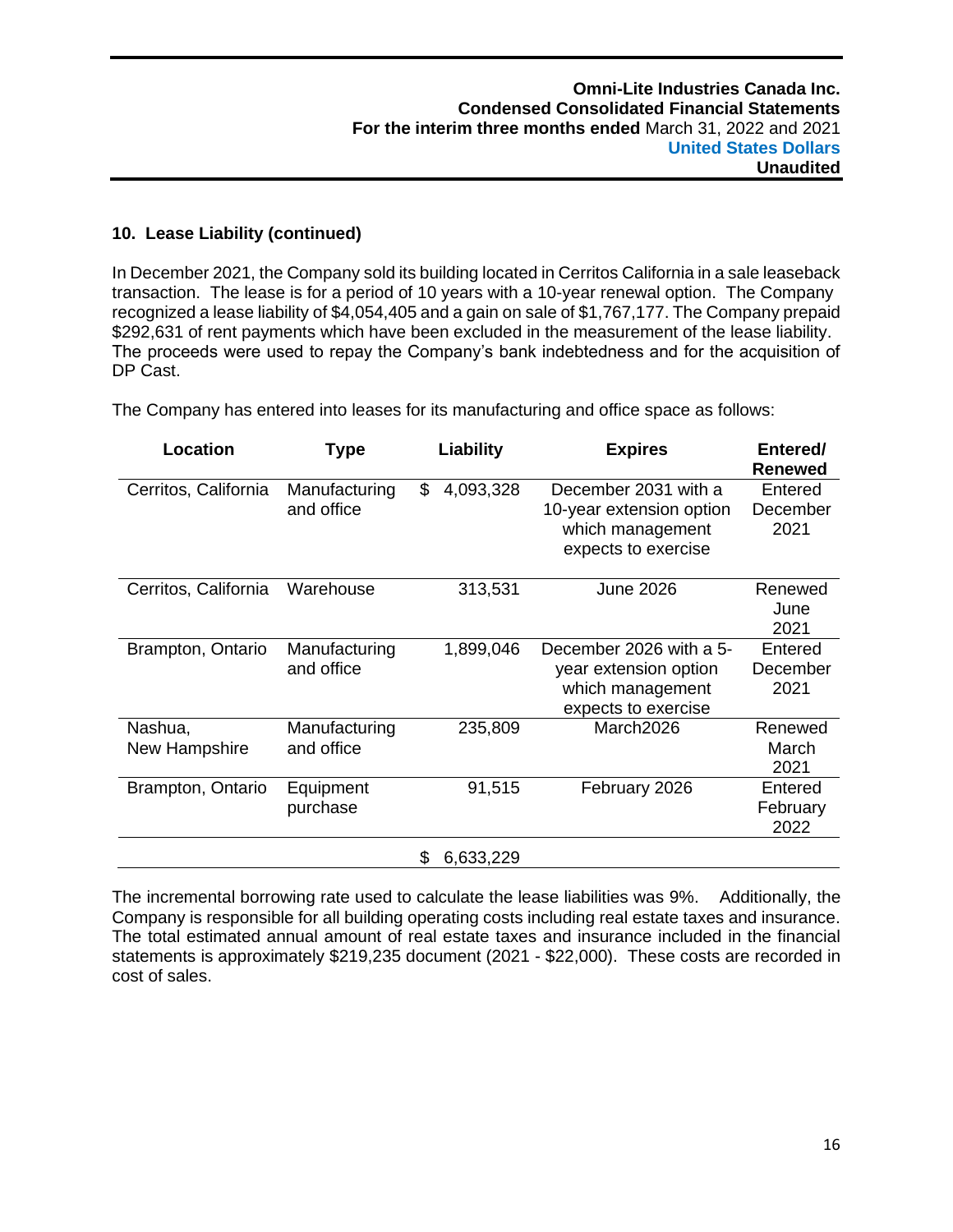# **10. Lease Liability (continued)**

|                                               | California | <b>Nashua</b> | Ontario   | <b>Total</b> |
|-----------------------------------------------|------------|---------------|-----------|--------------|
| <b>Real Estate Taxes</b>                      | 137,066    |               | 46,016    | 183,081      |
| <b>Building Insurance</b>                     | 6,327      |               |           | 6,327        |
| <b>Total Common Area</b>                      |            | 22,000        | 7,826     | 29,826       |
|                                               | 143,393    | 22,000        | 53,842    | 219,235      |
| Future minimum lease payments are as follows: |            |               |           |              |
|                                               | 2022       | \$            | 634,503   |              |
|                                               | 2023       |               | 890,257   |              |
|                                               | 2024       |               | 890,046   |              |
|                                               | 2025       |               | 902,591   |              |
|                                               | 2026       |               | 785,787   |              |
|                                               | 2027-2031  |               | 3,493,750 |              |
|                                               | Total      | \$7,596,934   |           |              |

# **11. Share Capital**

a) Authorized: Unlimited number of common shares with no par value

# b) Issued:

|                                                                       | Number of<br>Shares | Amount       |
|-----------------------------------------------------------------------|---------------------|--------------|
| Total issued and outstanding December 31, 2019,<br>December 31, 2020, | 11,333,854          | \$8,204,897  |
| Issued for acquisition (note 3)                                       | 3,078,710           | 2,061,663    |
| Issued and outstanding December 31, 2021                              | 14,412,564          | \$10,266,560 |
| Issued for private placement                                          | 1,000,000           | 985,883      |
| Issued and outstanding March 31, 2022                                 | 15,412,564          | \$11,252,443 |

# In February 2022, the company issued 1,000,000 shares in a private placement at a value of CAD\$ 1.25 per share.

c) Share Options:

The Company established a share option plan for employees, directors and consultants on September 15, 1997. Under this plan, the Company is authorized to issue options up to 10% of the outstanding number of issued and outstanding shares. From grant date, options vest at one-third of the total grant annually with an expiration term of 5 years.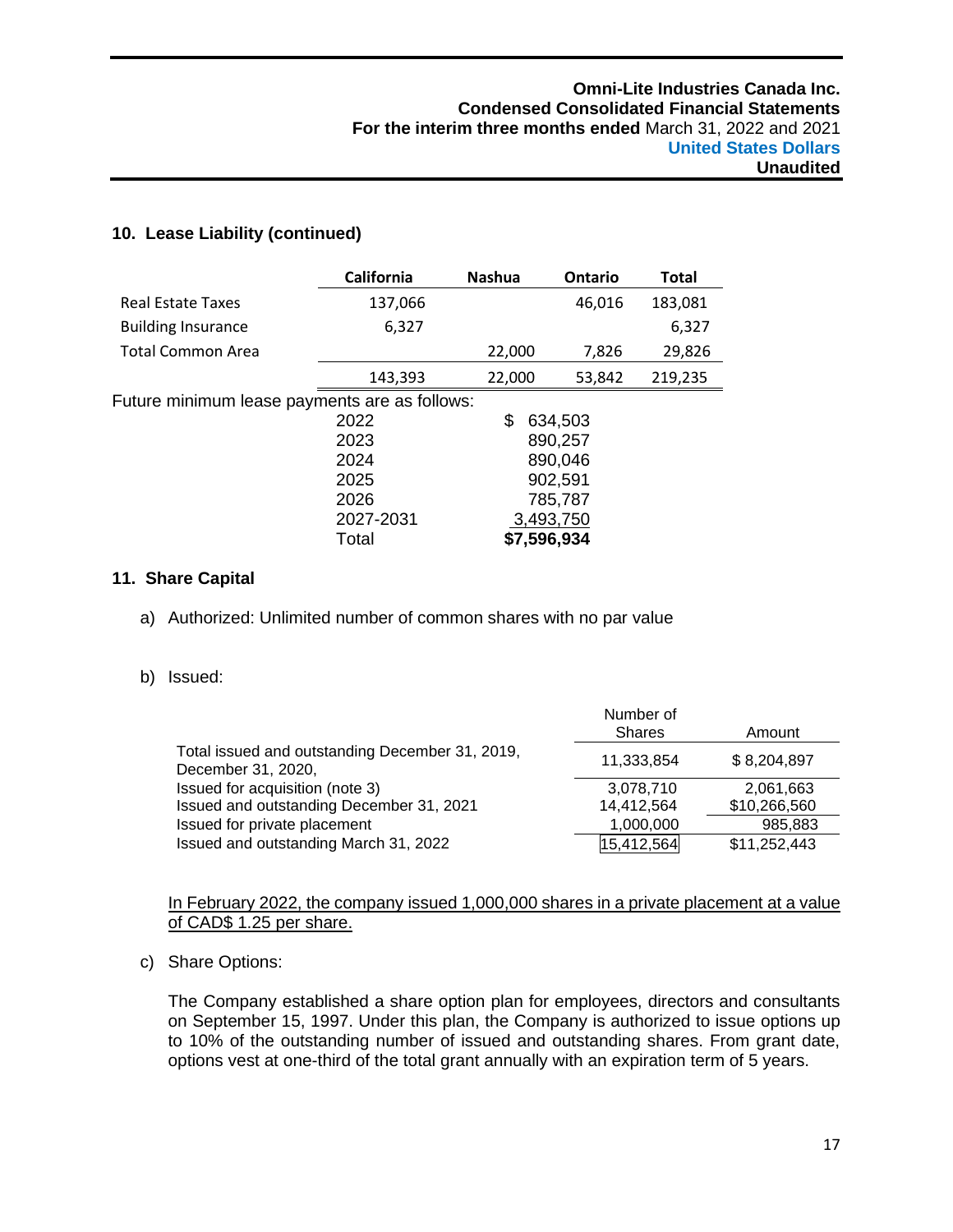# **11. Share Capital (continued)**

The Company has granted share options to directors, consultants, and employees of the Company as follows:

|                                          |               | <b>Option Price per</b> | <b>Weighted Average</b> |
|------------------------------------------|---------------|-------------------------|-------------------------|
|                                          | <b>Number</b> | <b>Share Range</b>      | <b>Exercise Price</b>   |
| Option outstanding at December 31, 2020  | 802.667       | CAD \$0.90 to \$1.85    | CAD \$1.10              |
| Options - expired                        | (146,667)     | CAD \$1.40 to \$1.47    | CAD \$1.48              |
| Options - granted                        | 390,000       | CAD \$0.76 to \$0.92    | CAD \$0.88              |
| Options outstanding at December 31, 2021 |               |                         |                         |
| and March 31, 2022                       | 1,046,000     | CAD \$0.76 to \$1.85    | <b>CAD \$0.97</b>       |
| Options exercisable at March 31, 2022    | 464,328       | CAD \$0.90 to \$1.85    | <b>CAD \$1.07</b>       |

The Company did not grant options during the three months ended March 31, 2022.

The options that are outstanding at March 31, 2022 are summarized as follows:

| <b>Options</b><br>Outstanding | <b>Option Price</b> | <b>Weighted Average</b><br><b>Exercise Price of</b><br><b>Options Outstanding</b> | <b>Weighted Average</b><br>Remaining<br><b>Contractual Life</b> |
|-------------------------------|---------------------|-----------------------------------------------------------------------------------|-----------------------------------------------------------------|
| 90.000                        | CAD \$0.76          | CAD \$0.76                                                                        | 4.44 years                                                      |
| 875,000                       | CAD \$0.90-\$0.92   | CAD \$0.91                                                                        | 3.37 years                                                      |
| 81,000                        | CAD \$1.85          | CAD \$1.85                                                                        | $0.20$ years                                                    |
| 1,046,000                     | CAD \$0.76-1.85     | CAD \$0.97                                                                        | 3.21 years                                                      |

|                       |                     | <b>Weighted Average</b>                              |                                      |
|-----------------------|---------------------|------------------------------------------------------|--------------------------------------|
|                       |                     | <b>Exercise Price of</b><br><b>Options Currently</b> | <b>Weighted Average</b><br>Remaining |
| <b>Options Vested</b> | <b>Option Price</b> | <b>Exercisable</b>                                   | <b>Contractual Life</b>              |
| 383,328               | CAD \$0.90          | CAD \$0.90                                           | 2.66                                 |
| 81.000                | CAD \$1.85          | CAD \$1.85                                           | .20                                  |
| 464,328               | CAD \$0.90-\$1.85   | CAD \$1.07                                           | 2.23                                 |

In estimating expected stock price volatility at the time of a particular share option grant, the Company relies on observations of historical volatility trends. Share-based compensation expense in relation to the options for the three months ended March 31, 2022, was \$20,557 (2021-\$8,599). The fair value of the options granted was estimated using the Black-Scholes option pricing model with the following weighted average assumptions

| Risk-free interest rate | 1.45%    |
|-------------------------|----------|
| Expected life (years)   | 5        |
| Volatility rate (%)     | 60.61%   |
| Dividend yield (%)      | $0.00\%$ |
| Forfeiture rate (%)     | $0.00\%$ |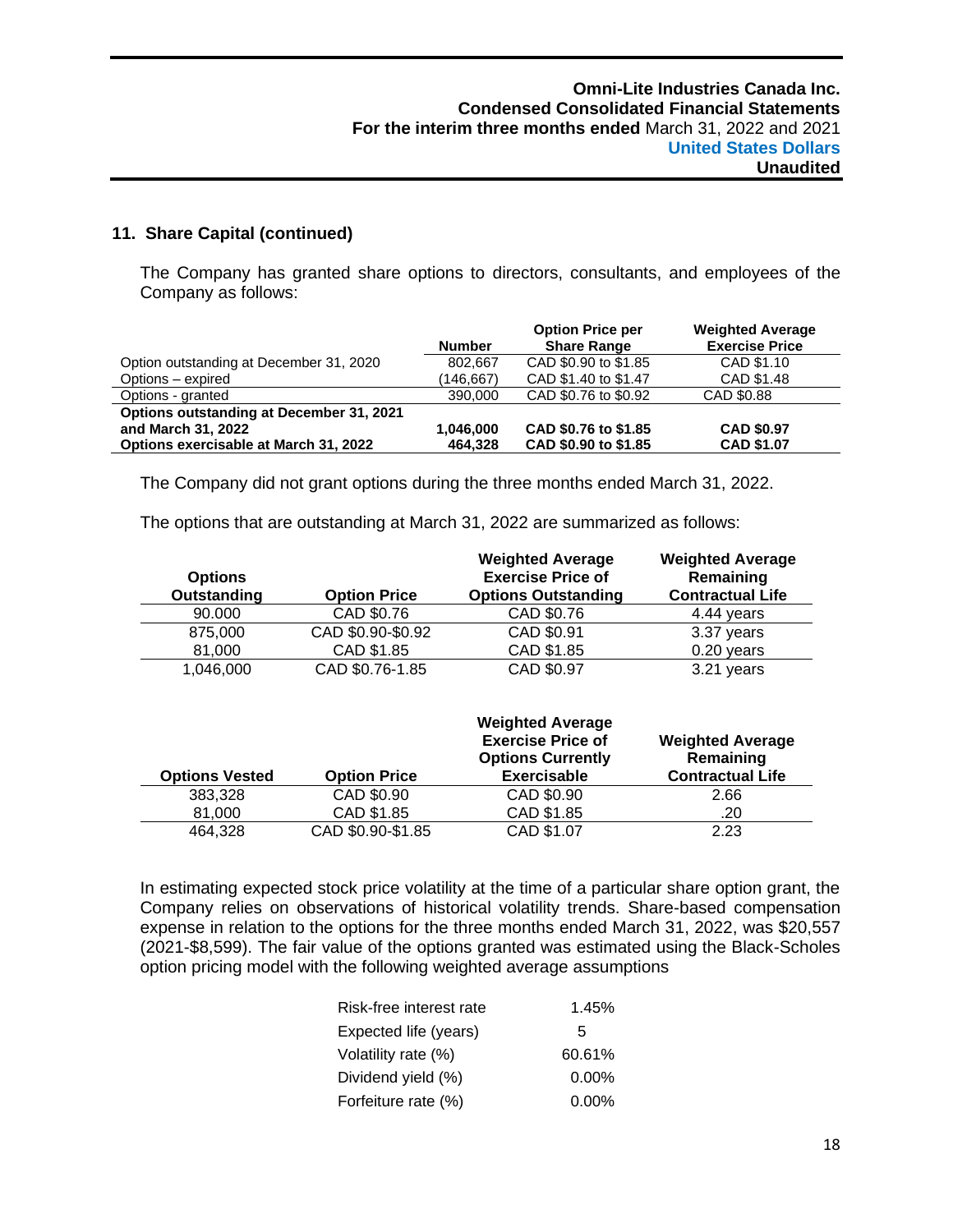# **11. Share Capital (continued)**

Warrants:

The Company initiated a long-term stock warrant plan in the third quarter of 2018 for key management and employees. The stock warrant plan is monitored by the Board of Directors who determine the strike price and vesting terms of warrants issued.

|                                            |           | Warrant<br>Price Per | Weighted<br>Average |
|--------------------------------------------|-----------|----------------------|---------------------|
|                                            |           | Share                | Exercise            |
|                                            | Number    | Range                | Price               |
| Warrants outstanding at December 31, 2019, |           | CAD \$1.27           |                     |
| December 31, 2020                          | 1,200,000 | to \$2.26            | CAD \$1.67          |
| Warrants granted 2021                      | 200,000   | CAD \$0.95           | CAD \$0.95          |
| Total warrants outstanding<br>December 31, |           | CAD \$0.95           |                     |
| 2021 and March 31, 2022                    | 1,400,000 | to \$2.26            | CAD \$1.59          |
|                                            |           | CAD \$0.95           |                     |
| Warrants exercisable at March 31, 2022     | 492,500   | to \$1.55            | CAD\$1.16           |

The warrants that are outstanding as of March 31, 2022 are summarized as follows:

| <b>Warrants Outstanding</b> | <b>Warrant Exercise Price</b> | <b>Weighted Average</b><br>Remaining Life |
|-----------------------------|-------------------------------|-------------------------------------------|
| 200,000                     | CAD \$0.95                    | 4.73 years                                |
| 200,000                     | CAD \$1.27                    | 4.48 years                                |
| 125,000                     | CAD \$1.27                    | 4.48 years                                |
| 175,000                     | CAD \$1.41                    | 4.48 years                                |
| 200,000                     | CAD \$1.55                    | 4.48 years                                |
| 250,000                     | CAD \$1.98                    | 4.48 years                                |
| 250,000                     | CAD \$2.26                    | 4.48 years                                |
| 1,400,000                   | CAD \$1.59                    | 4.52 years                                |

On December 20, 2021, the company granted 200,000 stock warrants to Cypress for advisory services in connection with the acquisition of DP Cast. The warrants vested immediately, had a fair value of \$77,206 and were fully expensed in 2021 and expire on December 20, 2026. The fair value of the warrants granted was estimated using the Black-Scholes option pricing model with the following assumptions:

| Number of warrants                       | 200,000    |
|------------------------------------------|------------|
| Weighted average exercise price          | CAD \$0.95 |
| Weighted average risk-free interest rate | 1.17%      |
| Weighted average expected life (years)   | 5          |
| Weighted average volatility rate         | 64.00%     |
| Weighted average dividend yield          | 0.00%      |
| Weighted average forfeiture rate         | $0.00\%$   |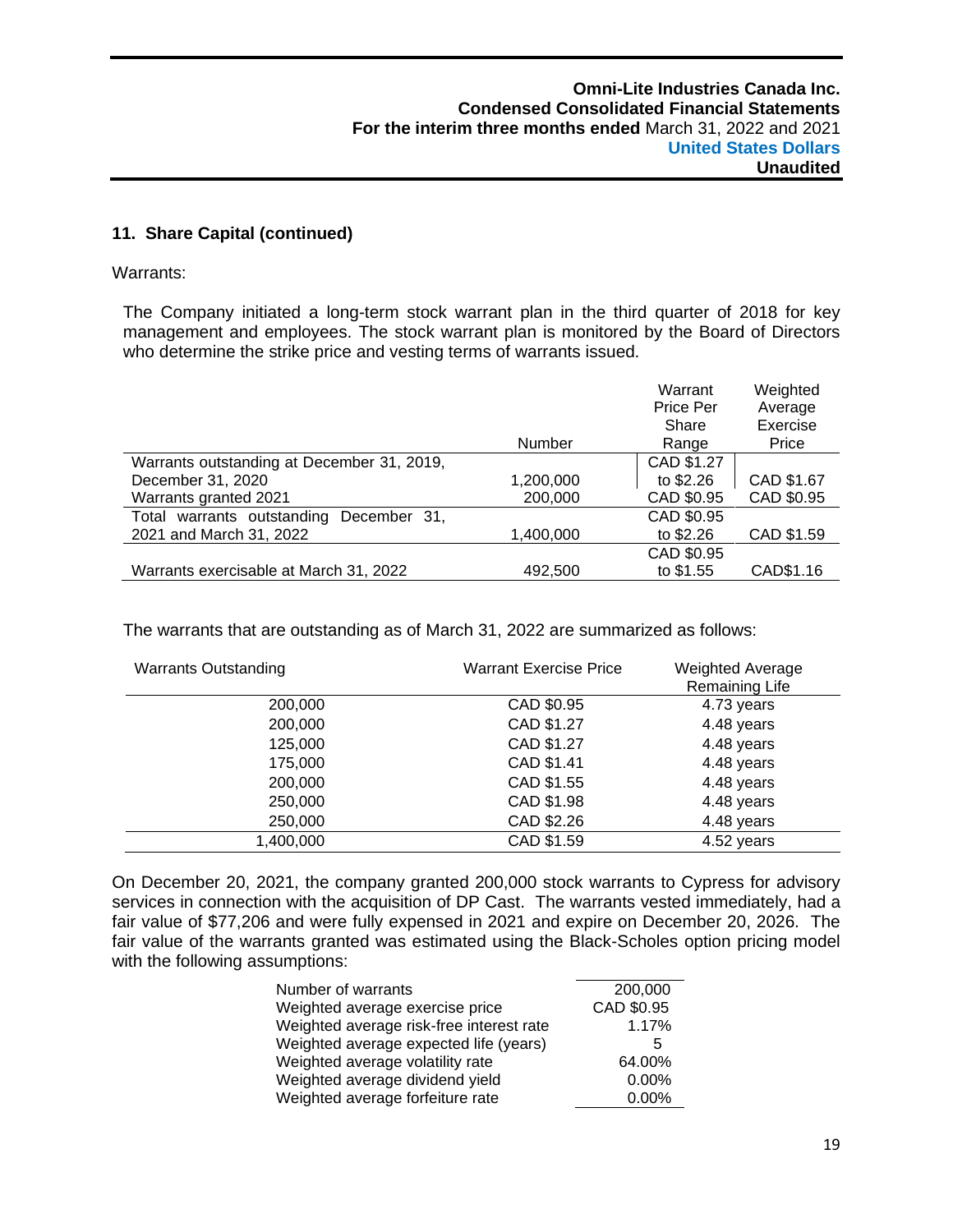# **11. Share Capital (continued)**

700,000 of the warrants outstanding have exercise prices ranging from CAD \$1.27 – CAD \$2.26 and vest upon meeting escalating cumulative three-year EBITDA targets on dates ranging from December 31, 2021, to December 31, 2024. The Company has determined that the EBITDA targets are not expected to be met and, therefore, no expense has been recorded.

Total Share-based compensation expense recognized in relation to warrants was \$14,750 in the three months ended March 31, 2022 (2021 - \$3,751)

# **12. Contributed Surplus**

The following is a continuity schedule of contributed surplus:

|                                           | March 31, 2022 | March 31, 2021 |
|-------------------------------------------|----------------|----------------|
| Balance, beginning of year                | \$2,083,436    | \$1,961,473    |
| Share-based compensation (Note 10(c), (d) | 35.307         | 12.351         |
| Balance, end of period                    | \$2,118,743    | \$1.973.824    |

# **13. Loss per Common Share**

The basic (loss)income per common share is calculated using net (loss)income divided by the weighted-average number of common shares outstanding. The diluted (loss)income per common share is calculated using net (loss)income divided by the weighted-average number of diluted common shares outstanding, as adjusted with the treasury stock method.

1,046,000 options (2021 – 756,000) and 1,400,000 warrants (2021 – 1,200,00) were excluded in calculating the weighted-average number of diluted common shares outstanding for the three months ended March 31, 2022 and 2021 because the Company was in a net loss position for the three months ended March 31, 2022 and 2021.

# **14. Segment Information**

The Company has its operations and subsidiaries in the United States and Canada. All sales are conducted in the United States.

|                                                                                      | <b>United States</b>                      | Canada                                     | Total |                                       |  |
|--------------------------------------------------------------------------------------|-------------------------------------------|--------------------------------------------|-------|---------------------------------------|--|
| For the three months ended March 31, 2022<br>Revenue<br>Net loss<br>Long term assets | \$<br>1,377,546<br>(277,441)<br>6,455,740 | \$<br>1,002,581<br>(425, 430)<br>7,476,911 | S     | 2,380,127<br>(702, 841)<br>13,932,651 |  |
| For the three months ended March 31, 2021<br>Revenue<br>Net loss                     | \$<br>1,269,719<br>(283, 072)             | \$<br>(70, 876)                            | \$    | 1,269,719<br>(353,948)                |  |
| Long term assets                                                                     | 6,664,639                                 | 3,326,740                                  |       | 9,991,379                             |  |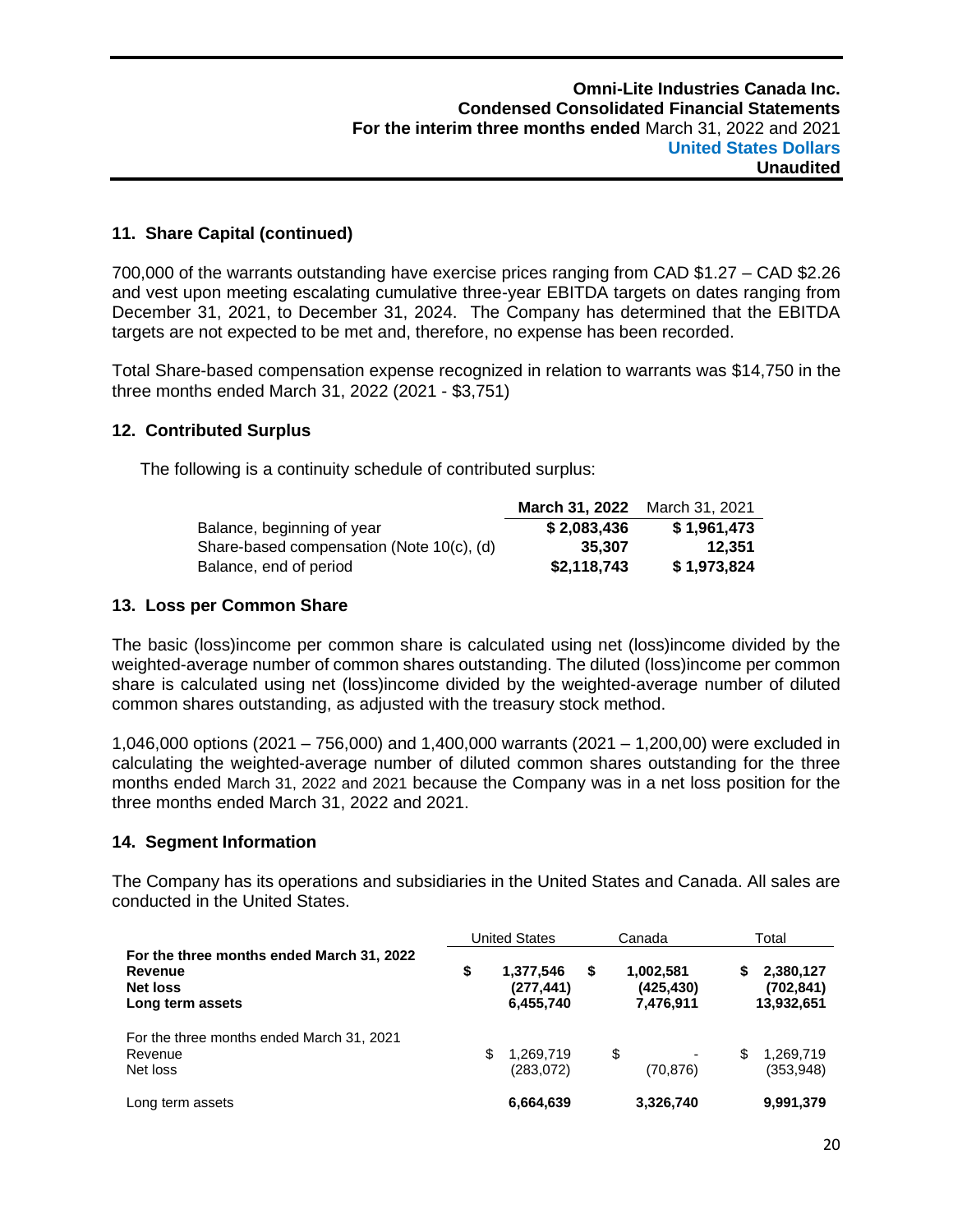# **15. Financial Instruments**

Financial instruments of the Company consist of cash, accounts receivable, due from related parties, investment, accounts payable and accrued liabilities, and bank indebtedness.

|                                          |                       | March 31, 2022    | December 31, 2021 |                 |  |  |
|------------------------------------------|-----------------------|-------------------|-------------------|-----------------|--|--|
|                                          | <b>Carrying Value</b> | <b>Fair Value</b> | Carrying Value    | Fair Value      |  |  |
| At FVTPL                                 |                       |                   |                   |                 |  |  |
| Cash                                     | \$3,174,507           | \$3.174.507       | \$2,418,301       | 2,418,301<br>S. |  |  |
| At FVOCI                                 |                       |                   |                   |                 |  |  |
| Investment                               | 480.551               | 480.551           | 426.288           | 426.288         |  |  |
| At Amortized cost                        |                       |                   |                   |                 |  |  |
| Accounts receivable                      | 1,691,002             | 1,691,002         | 2,352,189         | 2,352,189       |  |  |
| Due from related parties                 | 11.000                | 11,000            | 14,000            | 14,000          |  |  |
| Accounts payable and accrued liabilities | 1,254,551             | 1,254,551         | 1,889,564         | 1,889,564       |  |  |

The table below sets out fair value measurements using the fair value hierarchy.

|               | Total |              | Level 1     | Level 2 | Level 3                  |      |                          |
|---------------|-------|--------------|-------------|---------|--------------------------|------|--------------------------|
| <b>Assets</b> |       |              |             |         |                          |      |                          |
| Cash          |       | \$ 3.174.507 | \$3.174.507 |         | $\sim$                   | - \$ | $\blacksquare$           |
| Investment    |       | 480,551      | 480,551     |         | $\overline{\phantom{a}}$ |      | $\overline{\phantom{0}}$ |

There have been no transfers during the period between Levels 1 and 2.

The carrying values of accounts receivable, accounts payable and accrued liabilities, and finance guarantee liability approximate their fair value due to their short-term nature.

The carrying value of the Company's due from related parties approximate their fair values due to the amounts being due on demand, and the carrying value of bank indebtedness approximates fair value due to a market rate of interest being charged.

The Company holds various forms of financial instruments. The nature of these instruments and the Company's operations exposes the Company to various risks. The Company manages its exposure to these risks by operating in a manner that minimizes its exposure to the extent practical. The Company does not use off statement of financial position contracts to manage these risks.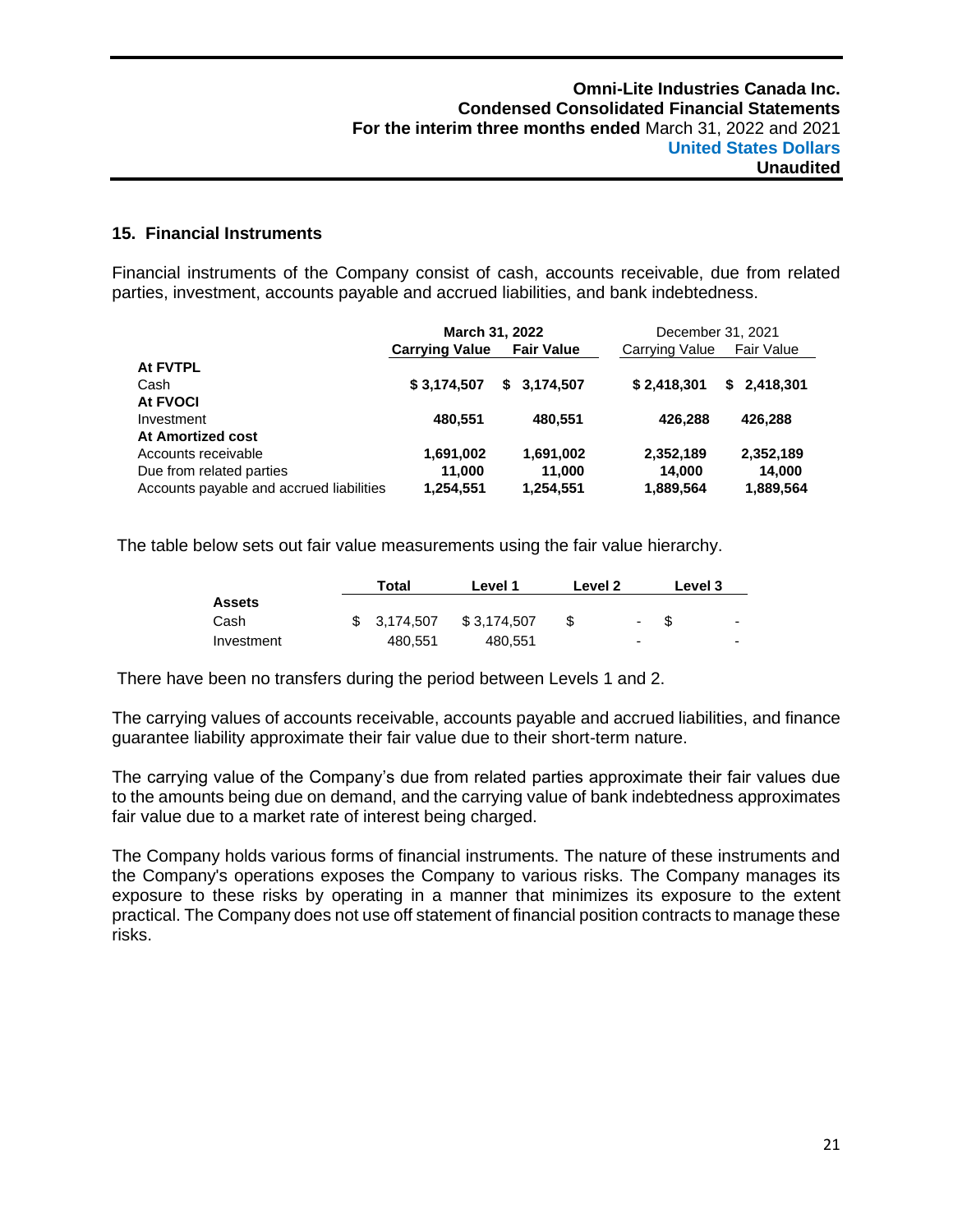#### **15. Financial Instruments (continued)**

#### Interest Rate Risk

The Company has no borrowing and no interest rate risk at March 31, 2022 and December 31, 2021.

#### Foreign Currency Risk

The Company has foreign currency exposure through its DP Cast subsidiary which has a functional currency of Canadian dollars. The Company manages its foreign currency risk through natural hedges of its current asset and current liability positions where possible.

# **Other Price Risk**

The Company has financial instruments that may fluctuate in value as a result of changes in market price. The Company has an investment in shares of California Nano. This investment is recorded on the consolidated statements of financial position at fair value as of the statement of financial position date with changes from the prior period's fair value reported in OCI. As at March 31, 2022, a 1% change in the price of the investment would have an impact of \$4,806 annually (December 31, 2021 - \$4,263).

#### Liquidity Risk

The Company had \$3,308,692 in cash on hand at March 31,2022 and had no borrowing at March 31, 2022, or December 31,2022. If the Company should need additional liquidity, it would pursue asset-based lending secured by its assets.

The following table provides an analysis of the financial liabilities based on the remaining terms of the liabilities as at:

|                                                                            |           | ≤ 1 year  | > 1 year<br>$\leq$ 3 years | > 3 year<br>$\leq$ 4 years | > 5 years |                          |  | Total     |  |
|----------------------------------------------------------------------------|-----------|-----------|----------------------------|----------------------------|-----------|--------------------------|--|-----------|--|
| March 31, 2022<br>Accounts payable and accrued liabilities \$ 1,254,551 \$ |           |           |                            | $-$ \$                     | $-$ \$    | $\blacksquare$           |  | 1.254.551 |  |
| December 31, 2021<br>Accounts payable and accrued liabilities              | $\sim$ \$ | 1,889,564 | - \$                       | - \$                       | $-$ \$    | <b>Contract Contract</b> |  | 1.889.564 |  |